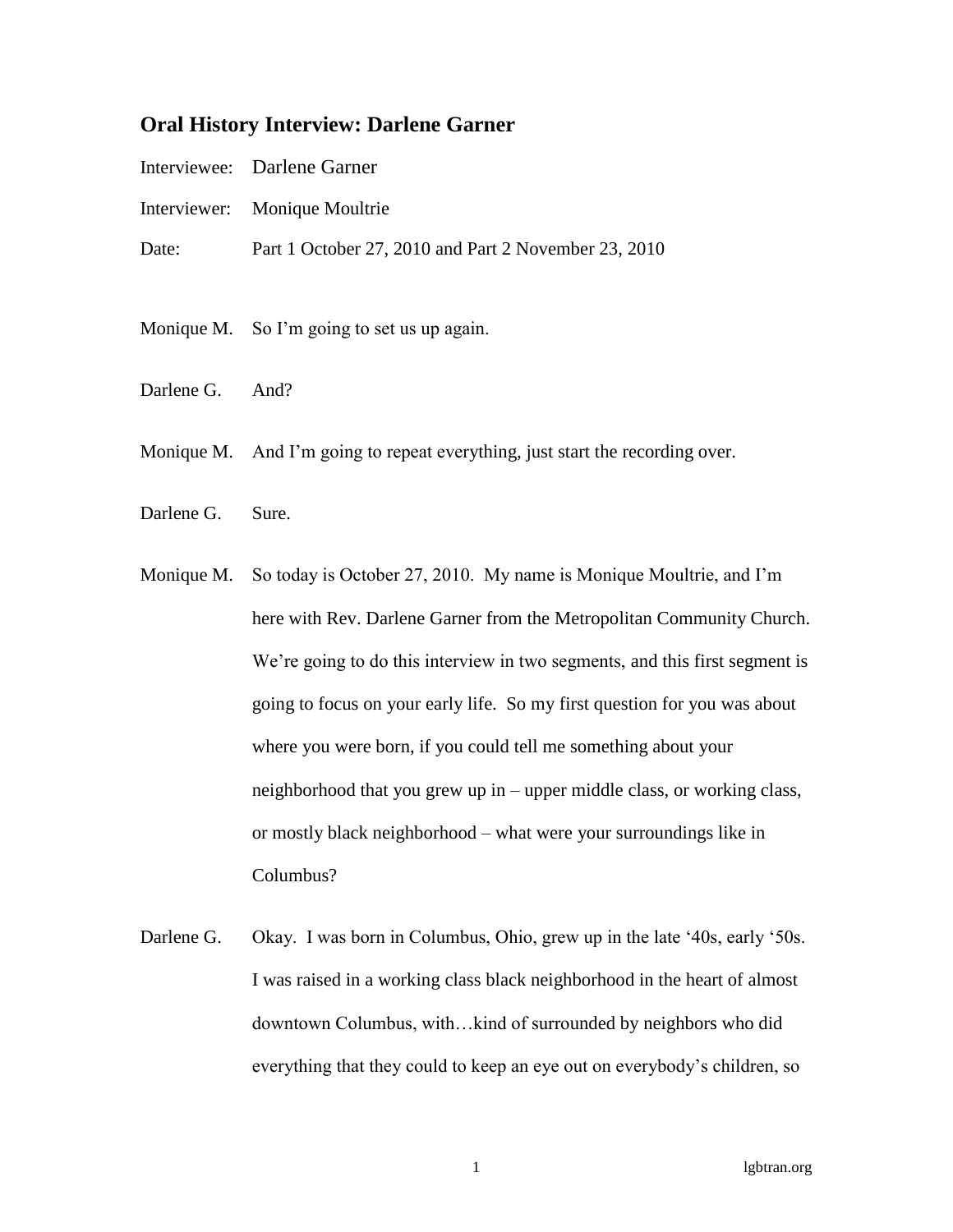even if I had wanted to get away with something, I wouldn't have been able to because they…it was truly a village that helped to raise me.

- Monique M. Wonderful! So that partly leads me into my next question, which is about how you were raised. Could you tell me something about your family? Were you raised in a large family, a small family?
- Darlene G. I am the oldest of four siblings, the oldest of five children, and I was raised as an only child in that I was raised by our great aunt and uncle who adopted me when I was around ten years old. Then my mother and my siblings lived about 20 blocks away, so I had the life experience of being an only child with three sisters and a brother.
- Monique M. [*Laughs.*] That's unique.
- Darlene G. It is, it is. It certainly had its challenges, being a child who wanted very much to be with my siblings, but the circumstances of our life were such that that was not possible, and so I had an interesting relationship with them and even an interesting relationship with my mother, wherein, in a lot of ways, my mother was almost more of a big sister to me than what I make up would have been a typical mother-daughter relationship.
- Monique M. Now, your great aunt, is that on the maternal or paternal side?
- Darlene G. My great aunt on the maternal side, yes. And I was the...our family is from southern Ohio, so in a way we are kind of…my friends tease me by calling me a hillbilly. And I think that that might not be too far off the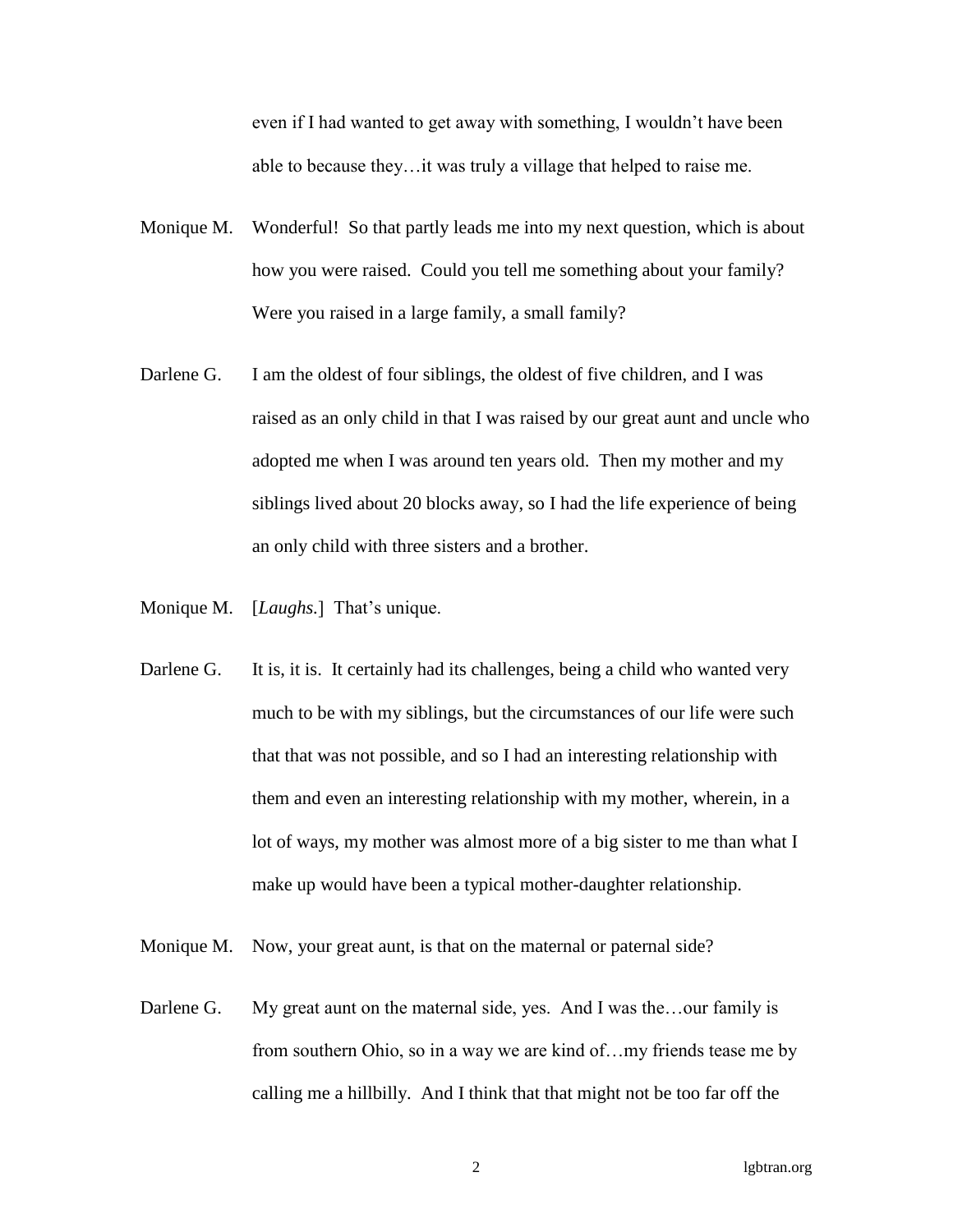mark. I was raised with very kind of rural family values, where one is, you know, children are seen and not heard, with a very, very strong work ethic, and a very strong ethic that says that nothing is more important than family and preserving the family reputation in the world.

- Monique M. Gotcha. So as far as your other extended family, did many of them also move to Columbus, or were your grandparents, etc. still in southern Ohio?
- Darlene G. My grandparents were still in southern Ohio, so it was my mother, great aunt and a couple of other great aunts who lived in the big city of Columbus. Much of the family stayed, literally, down on the farm.
- Monique M. Gotcha. And your father's family, were they in the same area?
- Darlene G. My father's family I did not really know. My parents were divorced when I was…I think I was probably around two. And so I didn't really get to know my father until I was around 21, and he and I met for what was for me the first time, although it obviously wasn't actually the first time, but I had no memory of him, no childhood memory of him.
- Monique M. Right. So seeing that you had family that was in a different part of the state – I realize you do a lot of traveling now – did you do a lot of traveling to visit them or other relatives as a child?
- Darlene G. As a child I spent many summers with my extended family, especially great aunts. They lived in Vinya, Ohio, and so I would spend summers with them, with my cousins, in small town Ohio, at least until I was in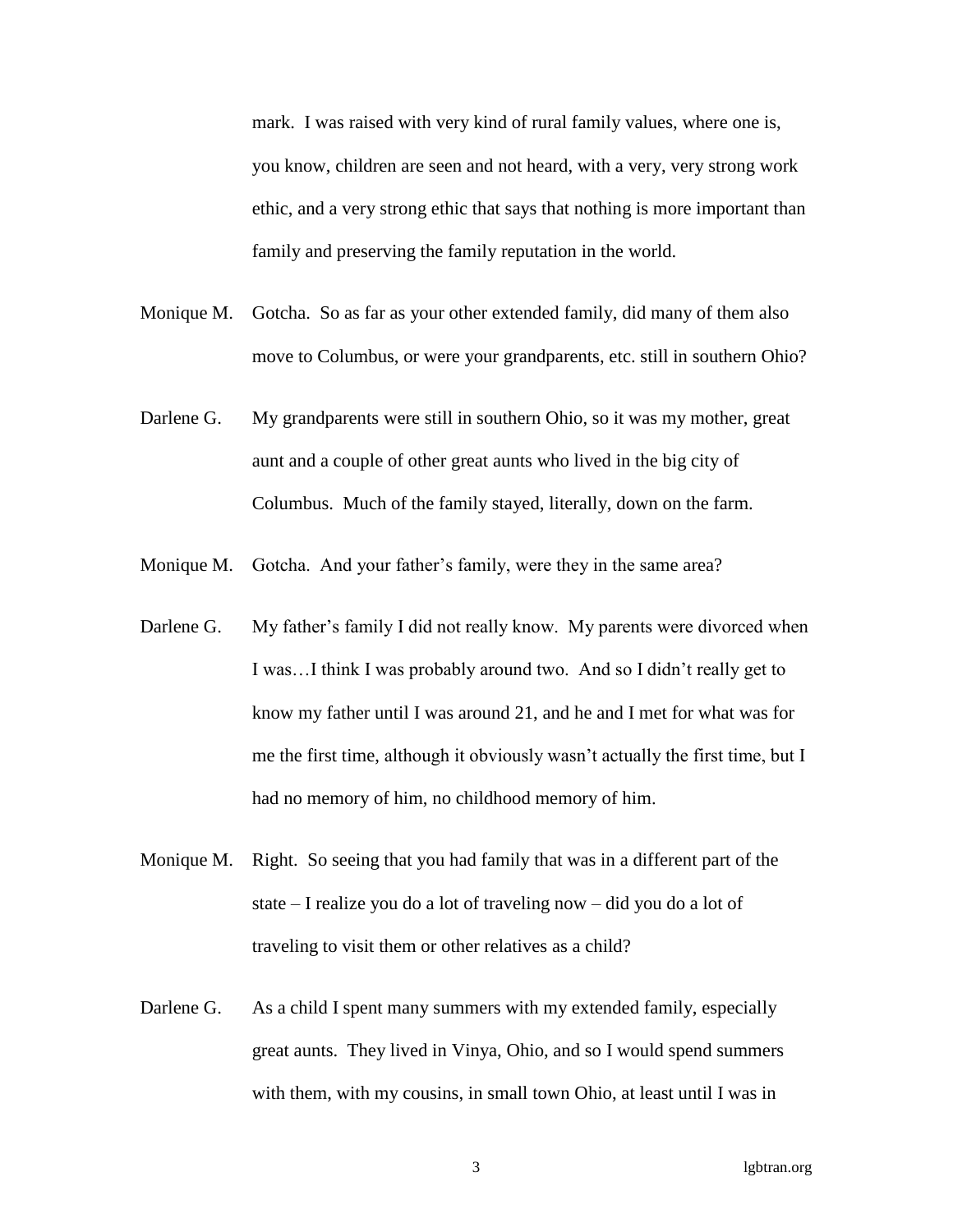high school, by which time I had such an active life that there wasn't enough time for me to have summer vacations on the farm or down in the country with my family.

- Monique M. And so what else did you do for fun other than visiting family during your summer months, or even during the school year?
- Darlene G. I was very involved with Girl Scouts from the time that I was six years old, seven years old until…oh, until I was well into my 40s, so much of my fun time was doing various kinds of Girl Scout activities. I was in the marching band and in the orchestra at school. I was always rather introverted, and so spent some of my most enjoyable hours at the library reading and kind of escaping into worlds of someone else's imagination.
- Monique M. Nice. So how did you get involved with Girl Scouts? Was that something your great aunt and uncle encouraged you into?
- Darlene G. It was definitely something that my great aunt encouraged me into. I like to say that my great aunt did everything that she could do to kind of cause me to…she wanted to form me in a way that would, from her perspective, minimize problems, challenges being a woman of African descent, and so she raised me with the expectation that, as I put it today, that I would grow up to be the best little white girl that I could be.

Monique M. [*Laughs.*]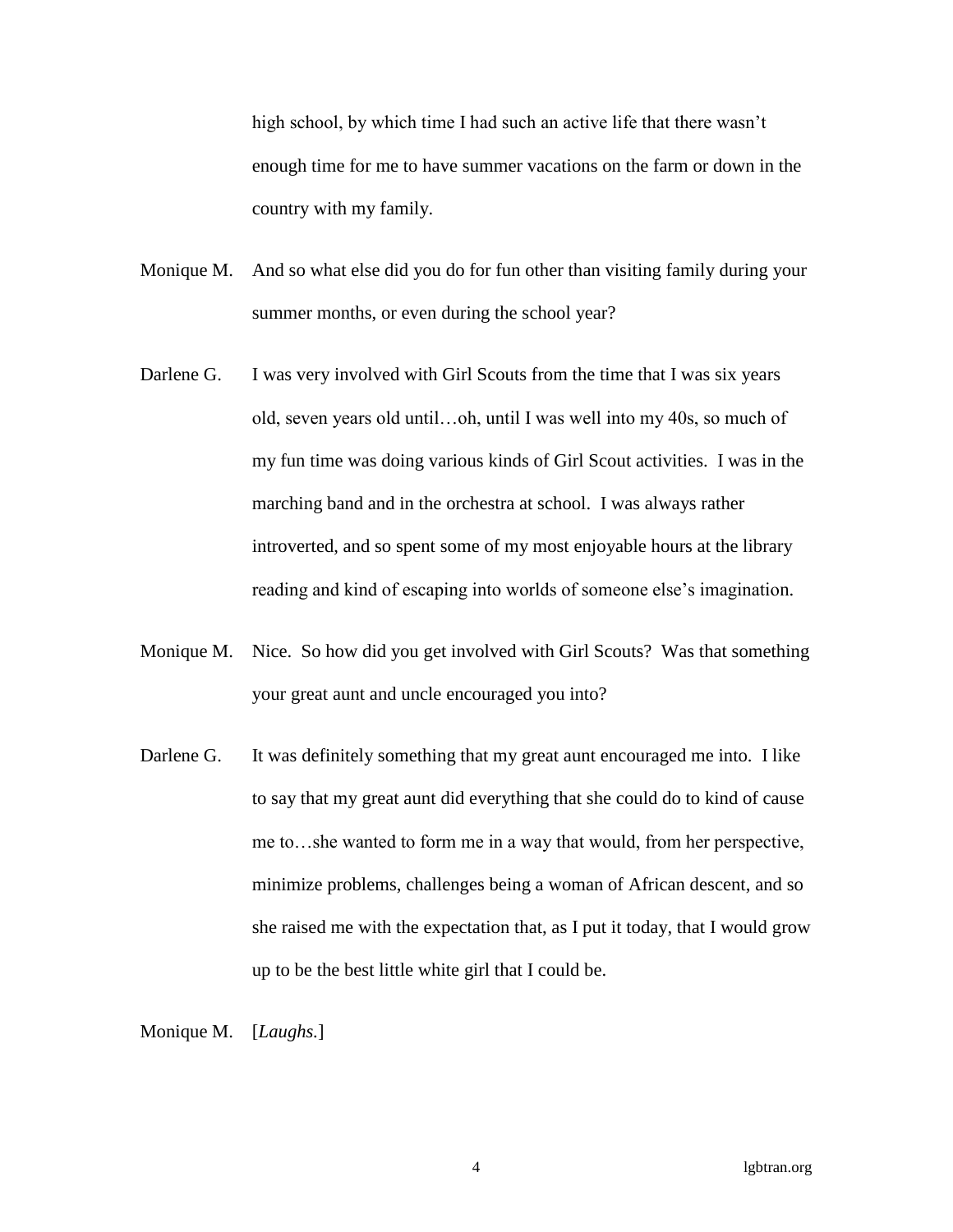- Darlene G. And so even though in the '50s there were not a lot of African American girls in Girl Scouts, it was something that was very important for her that I be involved in, so was involved in Girl Scouts all the way through elementary school and even into high school. And even as an adult I even worked for a while as a professional Girl Scout.
- Monique M. Wow. So were you part of an all black Girl Scout troop, or were you in an integrated troop?
- Darlene G. At that point, if you wanted to be in Girl Scouts, you had to be in a segregated troop. It was unofficial, but integrated troops were not very prevalent. Our Girl Scout troop was based out of our church, Union Grove Baptist Church, and that was basically a continuation of the black experience kind of learning how to be a…learning the values that are taught by Girl Scouts and applying those values within the black community.
- Monique M. Okay. You mentioned this troop was a part of your church, so the Union Baptist Church, was that where you were baptized?
- Darlene G. Yes, yes. Union Grove Baptist Church in Columbus, Ohio. I was actually the…at least at that point, I was baptized when I was, I believe I was seven years old, and at that point I was the youngest person ever to be baptized in our church.

Monique M. And—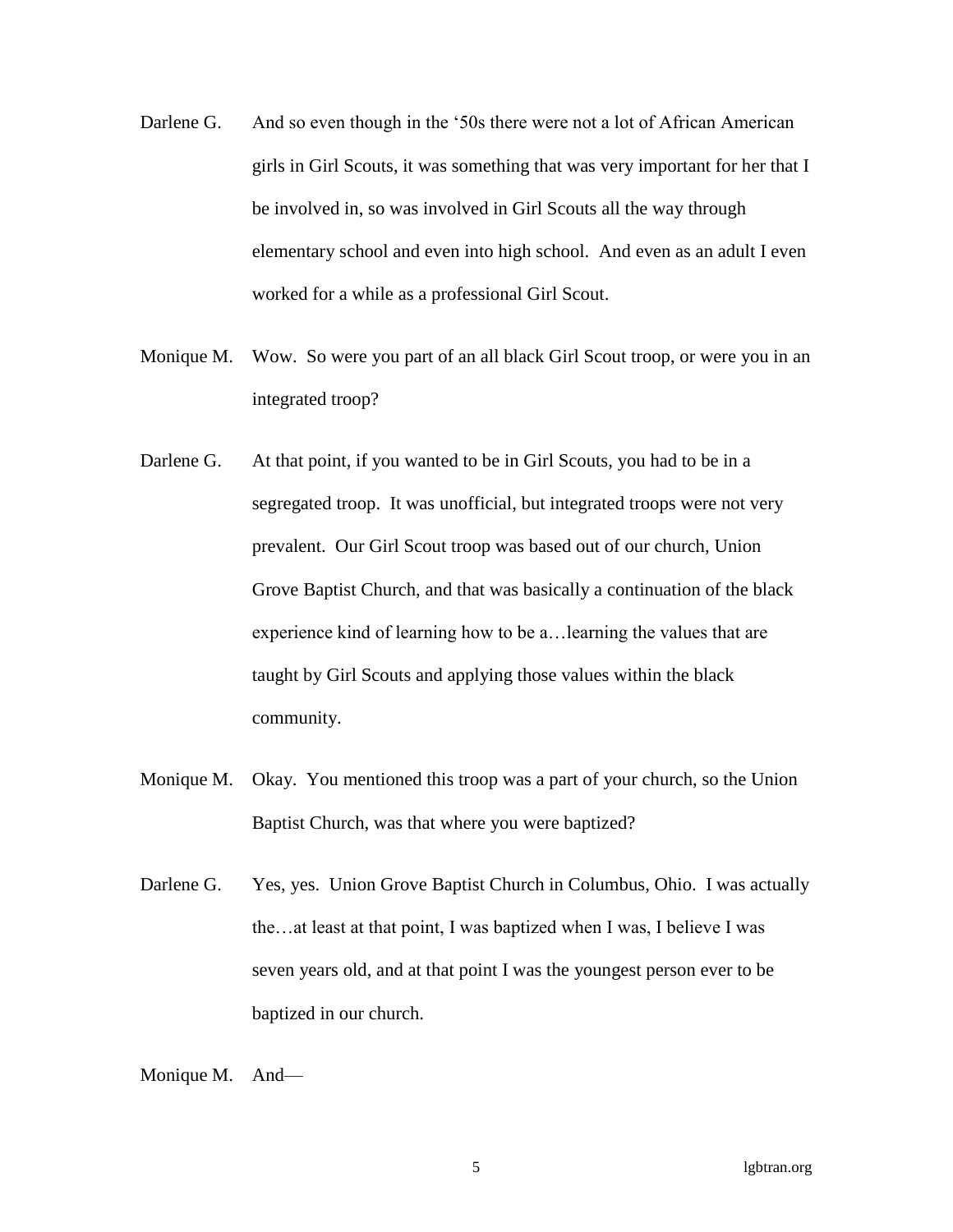- Darlene G. I was really clear that I knew what I was doing and there was nothing that was going to keep me from being baptized.
- Monique M. All right. Now, is that the church that your great aunt and entire family was still a part of, or was that a church you attended on your own?
- Darlene G. No, my great aunt was very much a part of that church, and my great uncle was a deacon, and I spent almost – [*laughs*] – almost every day there was something going on at church, and it felt like we were there every time the door opened.
- Monique M. [*Laughs.*] I know that feeling. I do.
- Darlene G. [*Laughs.*] Yeah.
- Monique M. According to the profile that we have up, it says that you moved at some point from this church to an Episcopal church. Was that later on in life, or was there a family move of some sort?
- Darlene G. No, it was very much an individual move. When I was in high school, and exploring the world of dating, I dated an Episcopalian boy, and kind of fell in love with the liturgy of the Episcopal church, all the smells and bells that were just so very different from my Baptist experience. And so as part of my…actually, as part of my coming out process I joined the Episcopal church and had my children baptized in the Episcopal church.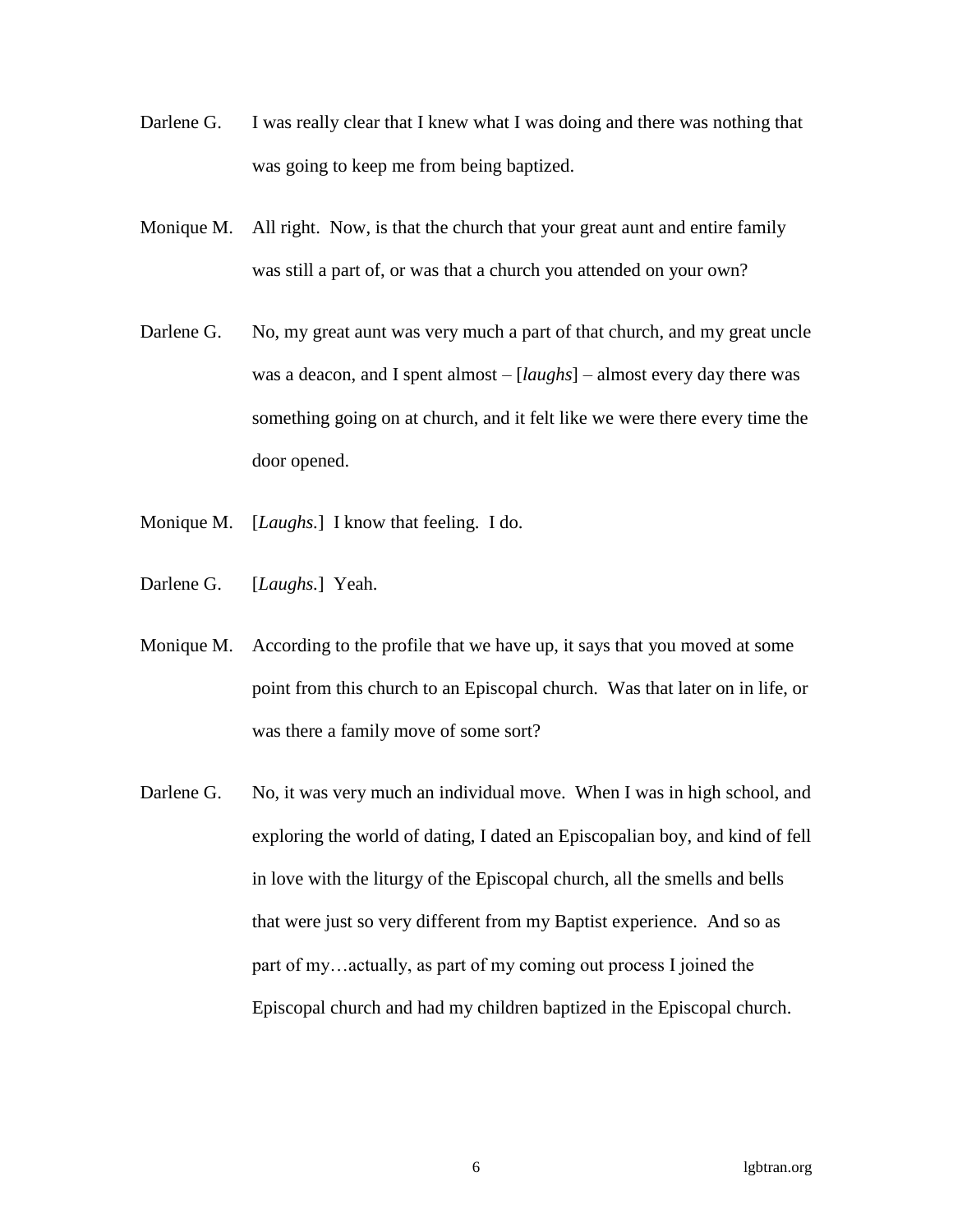And the particular attraction was what at the time was celebrated as the first ordination of women. And I was beginning to get a sense of call to ministry and felt that the Episcopal church might be a place where I could serve. And it was only after joining an Episcopal congregation that I realized that the ordination of women was not common in the Episcopal church. Indeed, the first ordinations were considered irregular, and it caused quite a schism in the Episcopal church. And the congregation that I joined turned out to be a relatively conservative congregation that was threatening to leave the denomination. So the place that I thought would become my spiritual home pretty quickly revealed itself to be not what I had hoped it could be for me.

- Monique M. And when you made the decision to move from your family's congregation to the Episcopal congregation, was that supported or seen as part of teenage rebellion?
- Darlene G. Well, by the time that...I got special permission from my family to worship once a month with my boyfriend at his Episcopal church. By the time I made the decision to join the Episcopal church, it was made at the same time as I was coming out as a lesbian, and at that point in my life there was absolutely nothing that I could do that would meet the approval of my family. And so there was no need and no expectation for any kind of approval from them for my spiritual choice.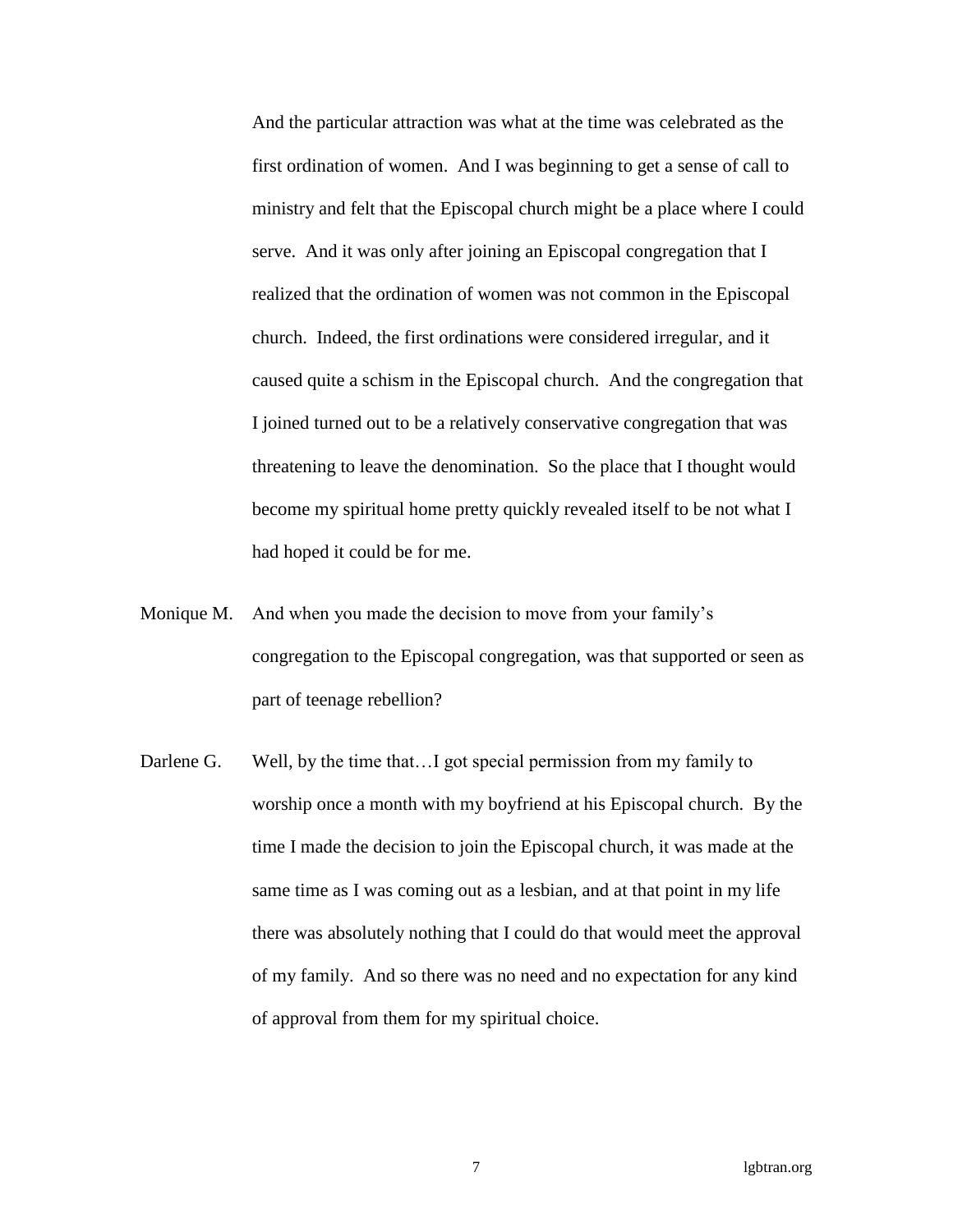- Monique M. So if this was happening simultaneously, you were aware of your sexuality as a child or a teenager, how did that play out for you?
- Darlene G. Well, I graduated from high school in June, was married by December, had three children as quickly as my body could produce them in order to prove to…I think to prove to myself that the feelings that I had for women were something other than being, as my family would say, being "that way." And it felt to me at the time that getting married was really the only option that was available to me.

Unfortunately, the marriage was not a healthy one, for a number of reasons, and about four years into the marriage I became very clear that my physical as well as emotional survival depended upon me leaving that marriage. And my husband at the time, without intending to, suggested that if I wanted a divorce, it must be because I was a lesbian, and he intended that to be an insult, because how could I dare think of not being with him.

Monique M. [*Laughs.*]

Darlene G. But his words to me freed me, in a strange way, to reclaim the notions that I had always felt and remembered having first experienced when I was a young child, like six, seven years old, maybe even younger than that, being absolutely fascinated by women and having crushes on TV actresses and on almost all of my female teachers. And it just all suddenly made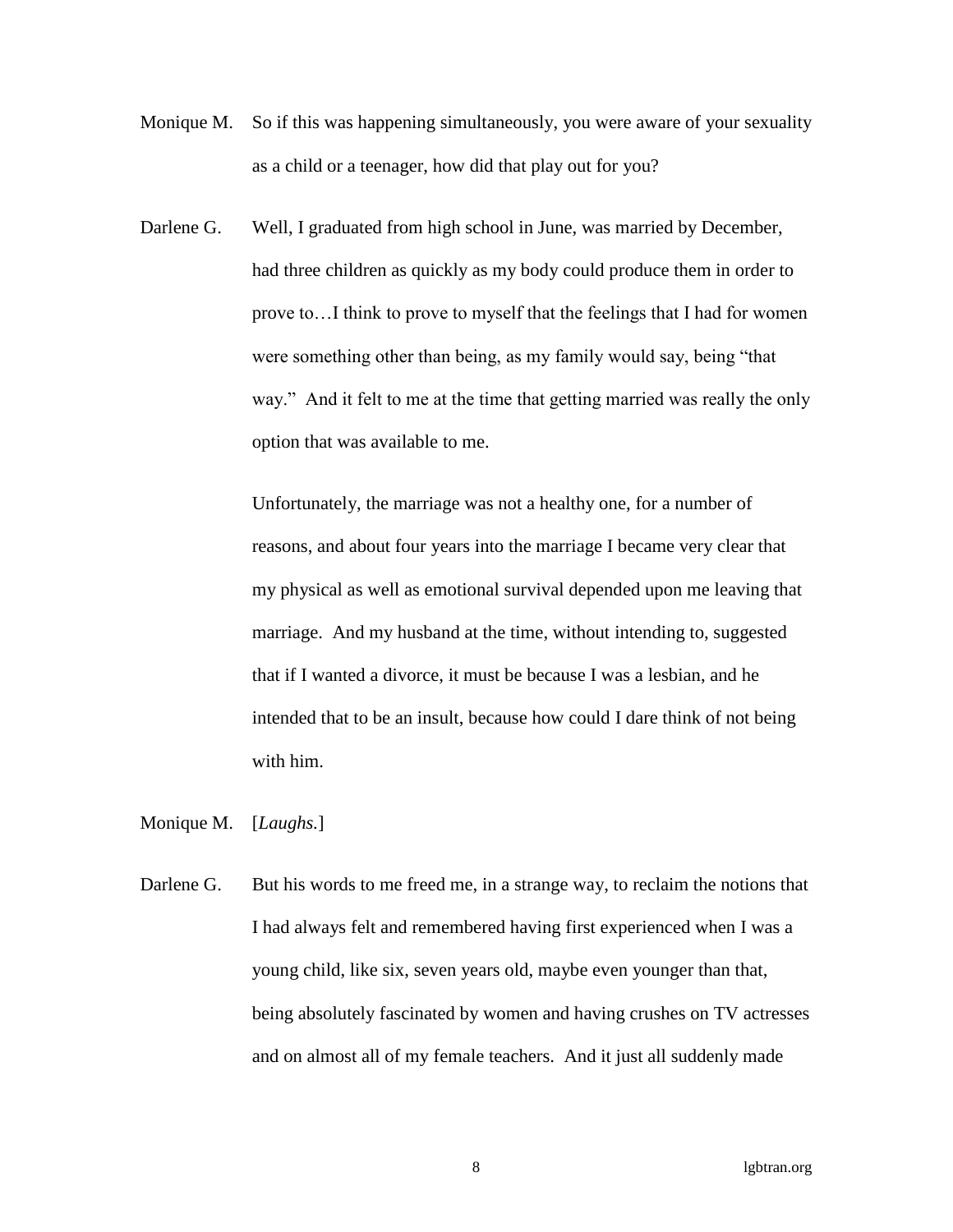perfect sense to me. So I will be forever grateful to him for helping me to come into myself.

The process of coming out, though, was not nearly as simple as coming into self-awareness, and my great aunt was not at all supportive. Threatened to have my children taken away from me, threatened all kinds of unpleasant things, and even made up a story for my Baptist church community that… As part of my coming out, I chose to leave Columbus and move to Washington, D.C. And my great aunt, in order to explain my absence from Columbus, created a story that she told people at church. That story was that I had become a prostitute.

- Monique M. Oh my!
- Darlene G. And that I had left Columbus because I had stolen money from my pimp. And being a prostitute was, to her, far preferable than telling anyone that I was a lesbian.
- Monique M. My goodness!
- Darlene G. Yes. Yeah. So that was... Unfortunately, by the time she died, we were never able to reconcile from that.
- Monique M. Now, was this also the response of your siblings and your mother?
- Darlene G. My mother was not judgmental. She was...what she said to me was I love you and that's all there is to it. And so from the very beginning of my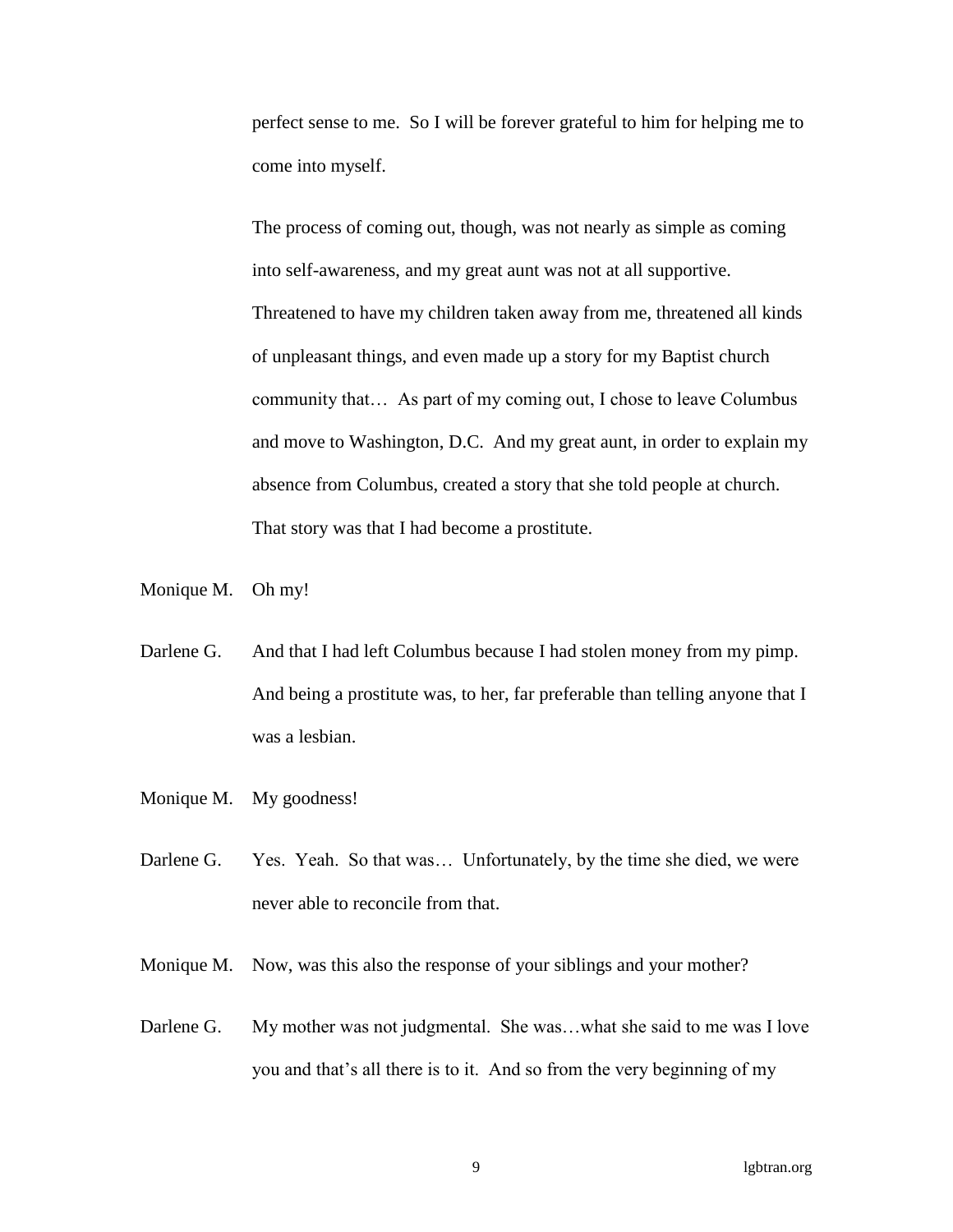coming out, there was never an issue of rejection or anything from my mother. It was more my adoptive mother, my great aunt who was of a different generation and had a very different set of expectations of me than my mother did.

- Monique M. And your siblings?
- Darlene G. And my siblings have always been very supportive. Even though we were not raised together, we were still close, and they tell me now that they always looked up to me, and continued to look up to me even when I came out to them. So even though they didn't necessarily understand why, the fact that it was me, their sister who they loved, that was what was most important, to maintain…to live into that love and to maintain that relationship as siblings. And today we have a wonderful, wonderful and supportive relationship with one another. I could not ask for more from them.
- Monique M. Now, you mentioned they looked up to you. At that time period and at the time period when you were growing up, who did you look up to?
- Darlene G. I looked up to the adults around me and to national figures, because I did not have a lot of friends, growing up, kind of peers, but I did have close relationship with a lot of older adults in my life, and many of those women were role models for me. And as I grew older and became more aware of the world around me, and…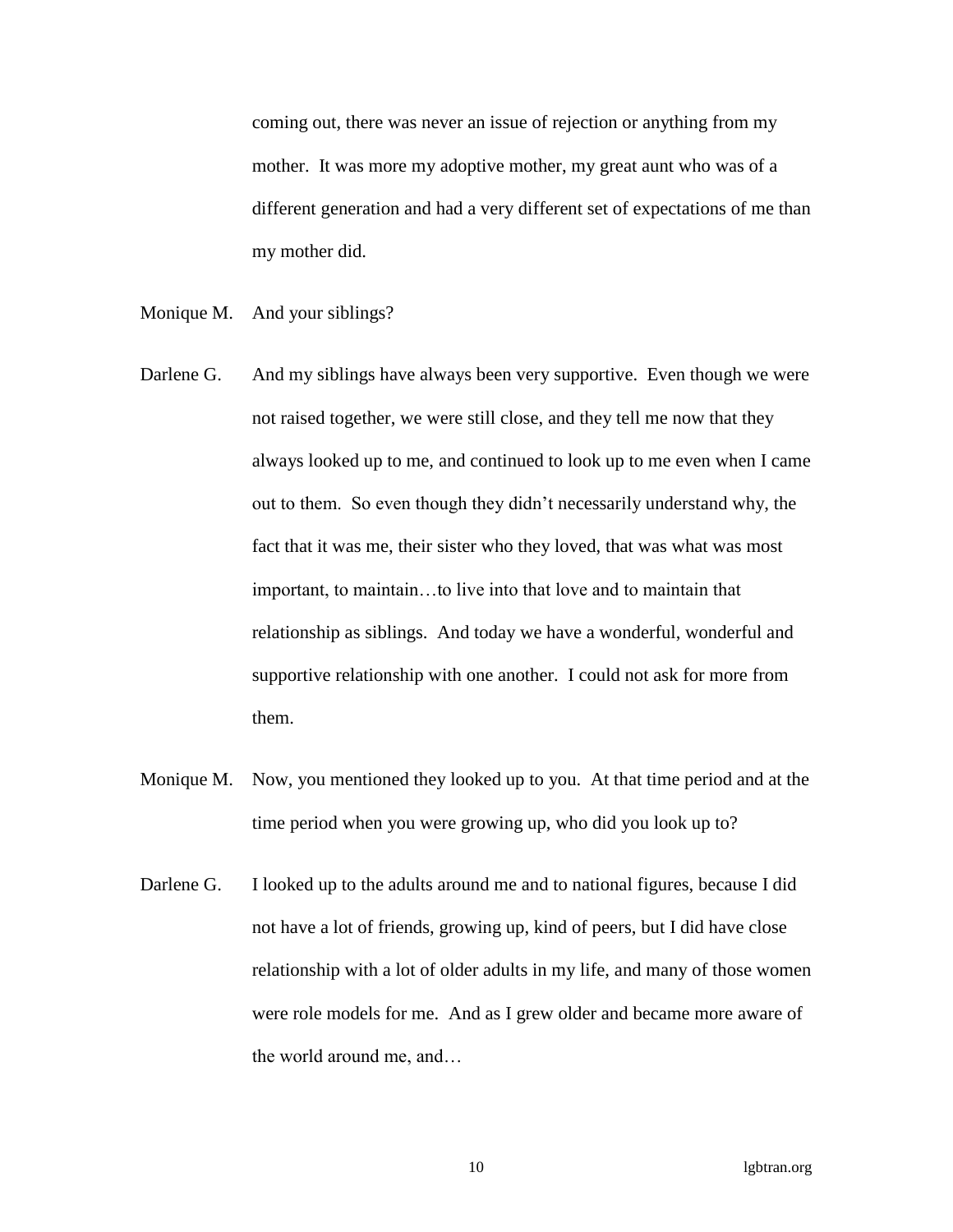I had the opportunity, when I was around 13 years, old to have dinner with Martin Luther King, Jr. He and my pastor had attended seminary together. It was in the very early phase of the civil rights movement, and Dr. King was in Columbus trying to enlist support from various organizations in Columbus for the work that he was doing around civil rights. And I happened to be at my pastor's house for dinner that night. My pastor's daughter was my best friend at the time.

- Monique M. Ah!
- Darlene G. And so one of my early heroes was Martin Luther King, at that point not as much for his work in the civil rights movement, his leadership there, but more as a kind man who noticed me and actually engaged me in conversation. This little kid from Columbus, Ohio and this strong preacher, who actually paid attention and asked me questions, and at least through that conversation, remembered my name. Those were unusual things for a child in the '50s and '60s to have that kind of attention from an adult.
- Monique M. Wow! That's a very cool childhood memory.
- Darlene G. It is, it is. It's one of my favorites.
- Monique M. I'm going to take a step back and ask another question that's kind of sort of related in regards to how you were forming yourself and being formed. What role did education play in that? You mentioned that many of your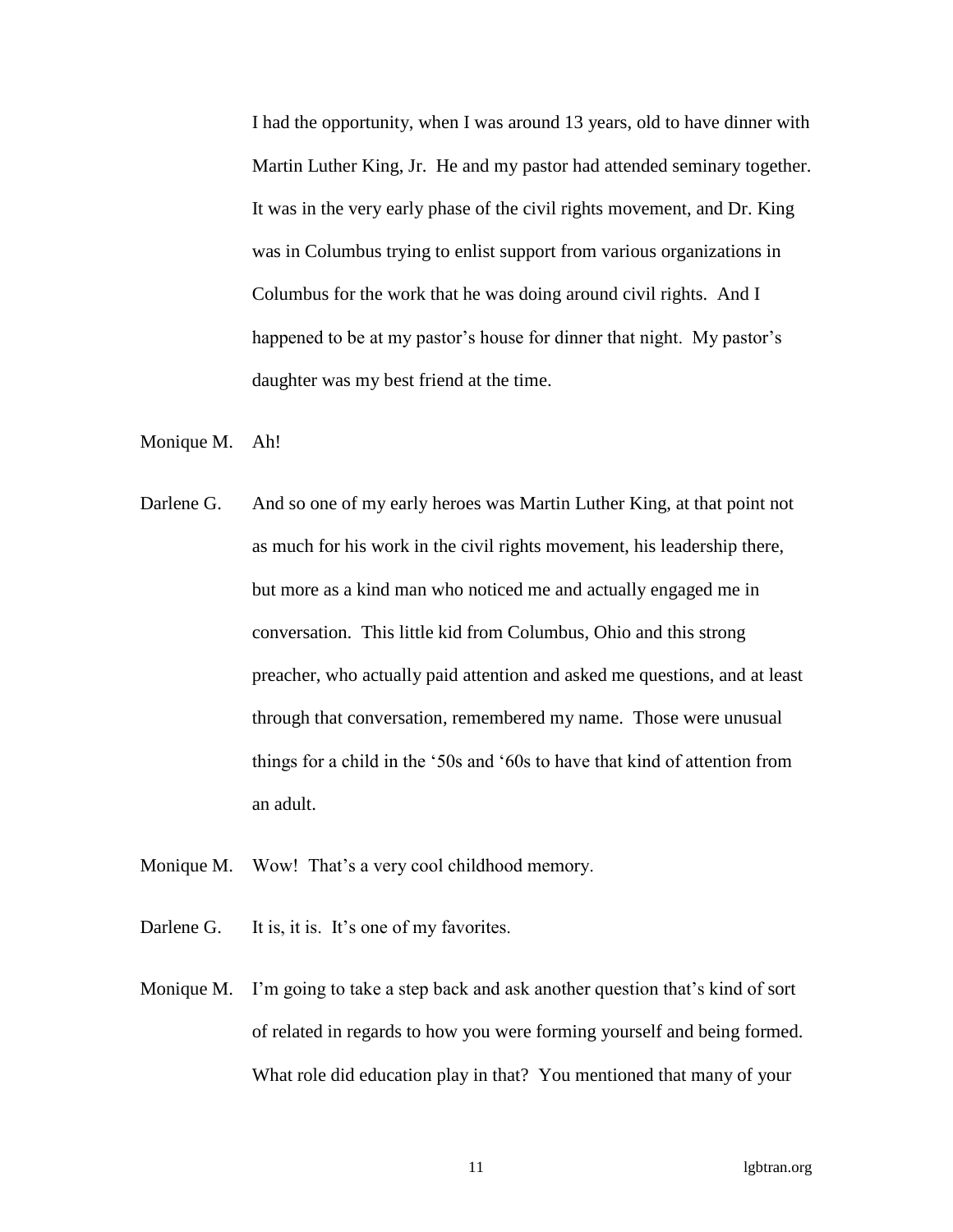friends were older friends, so how were you interacting with peers your own age in your school? If you could just give me a sense of your educational journey.

Darlene G. I was educated in Columbus public schools. Have always had a very high value around education, even though I was not able to achieve the educational standards, the educational levels that I had always hoped to be able to achieve, primarily for economic reasons. My family just did not have the money. And my family also had kind of a different value around education. They thought going to college, the only reason that they could understand that a woman would want to go to college would be in order to meet a man, and so they considered that it would have been a waste of their money to send me off to school just to get married.

Monique M. [*Laughs.*]

- Darlene G. So I was able to achieve a small level of scholarship and went to Ohio State University. Wasn't able to finish because of having children and the complications in life that having children can create, even things as simple as daycare. But even though I wasn't able to finish at Ohio State, I consider myself to be a lifelong learner and to have certainly graduated a few times from the school of hard knocks. Yeah, but have always had a high value around education.
- Monique M. And so you mentioned your library being a means of escape. Did your early middle school, high school classes act in that same role?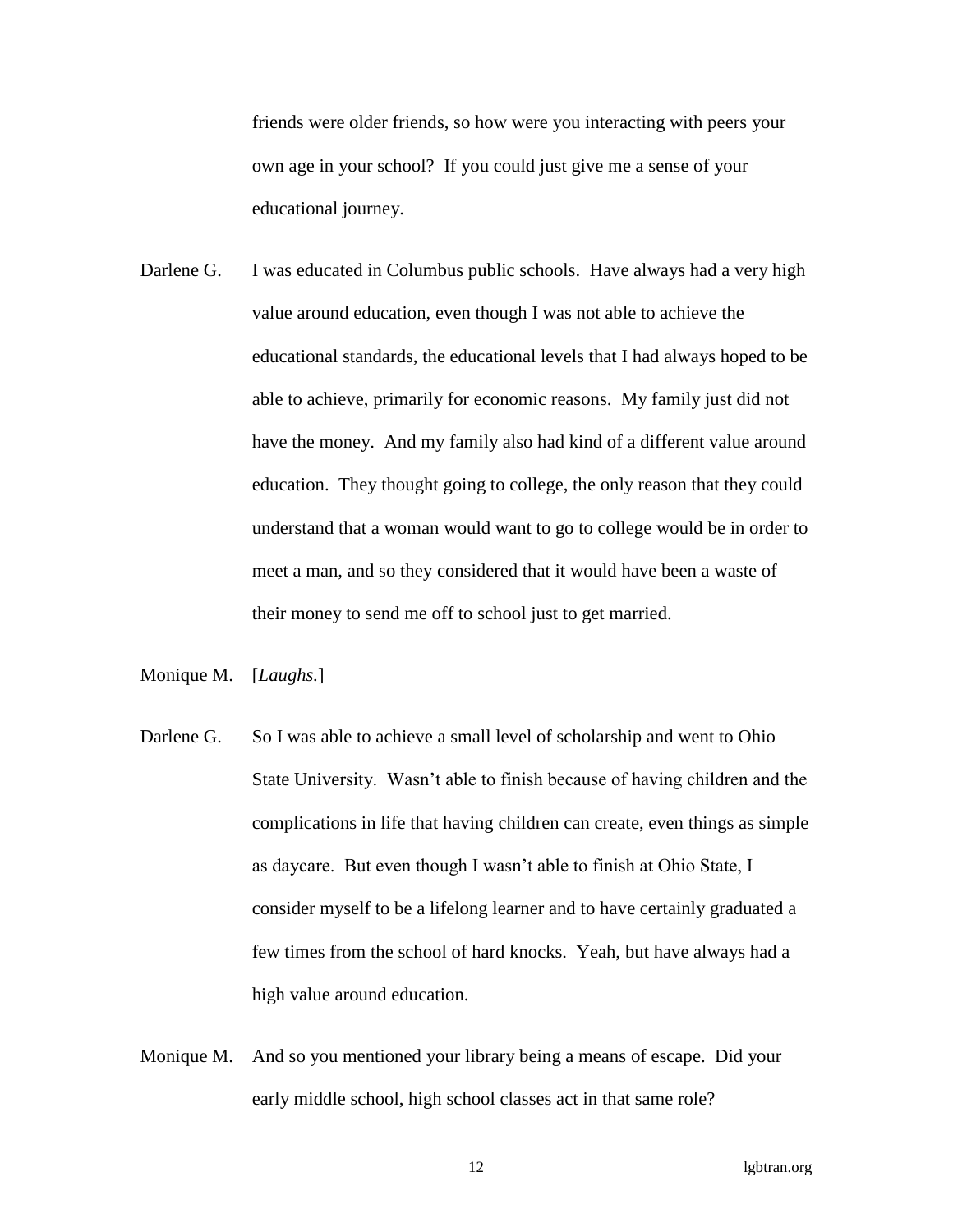Darlene G. I'm sorry. Say that again. I didn't understand the question. I'm sorry.

- Monique M. Oh, no problem. You mentioned that you went to the library a lot as a means of escaping into books. Did your education, i.e., middle school, high school, offer you that same opportunity for escape into different worlds, different cultures?
- Darlene G. Oh, absolutely yes. When I was in middle...I started learning foreign languages when I was in middle school, and was always fascinated by cultural diversity, even though there was no vocabulary for that at the time. But I have always been fascinated by difference and understanding and experiencing people who are different from me. When I was in junior high and high I was involved a great deal in various music programs, some of which took me outside of my local school, so I was able to be in the All State Orchestra, and so meeting people from beyond Columbus was exciting for me.

So I have always wanted…I've always had a wanderlust in my spirit and that still, I think that still burns within me even now, all these many years later. And that sense of wanderlust has really been a blessing to my life in that it has allowed me to not be afraid as I enter into strange lands and strange situations with different kinds of people. As well I would say that I really like my life at all of its stages, even when I didn't necessarily understand the reasons for whatever I might have been going through at the time.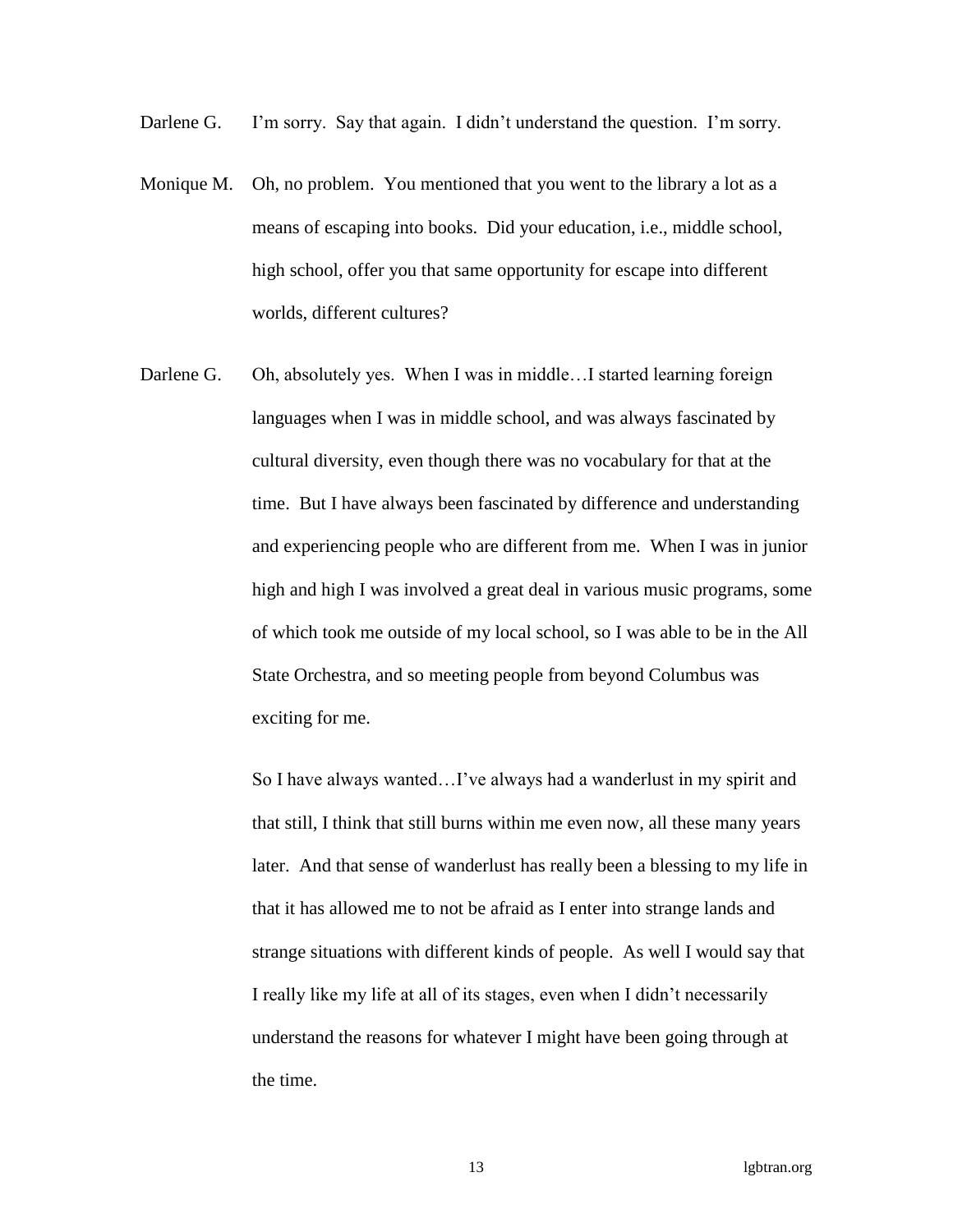Monique M. That's a wonderful reflection to have.

- Darlene G. Yeah. Yes.
- Monique M. Well, moving from there, moving just, I guess, a little bit forward then, so when you graduated from high school, did you immediately – because you mentioned sort of June to December you were married – was the decision made then that you'd be going to college and you got married along the way, or was that something that happened later?
- Darlene G. I graduated from high school in June and started college the next Monday.
- Monique M. Wow.
- Darlene G. Yeah, I immediately went to university, and then made the decision to get married far too early. I should *never* have made that decision at 17 to get married.
- Monique M. Was he someone from your high school or someone that you met at Ohio State?
- Darlene G. It was someone from my high school, yeah. He was four years older than I was, and I discovered too late that the reason that he wanted to get married was in order to avoid the draft into the Vietnam War. So at that stage, love had absolutely nothing to do with my decision to marry. I married him because I saw it as my only chance to get away from home. He saw it as his only chance of avoiding the draft.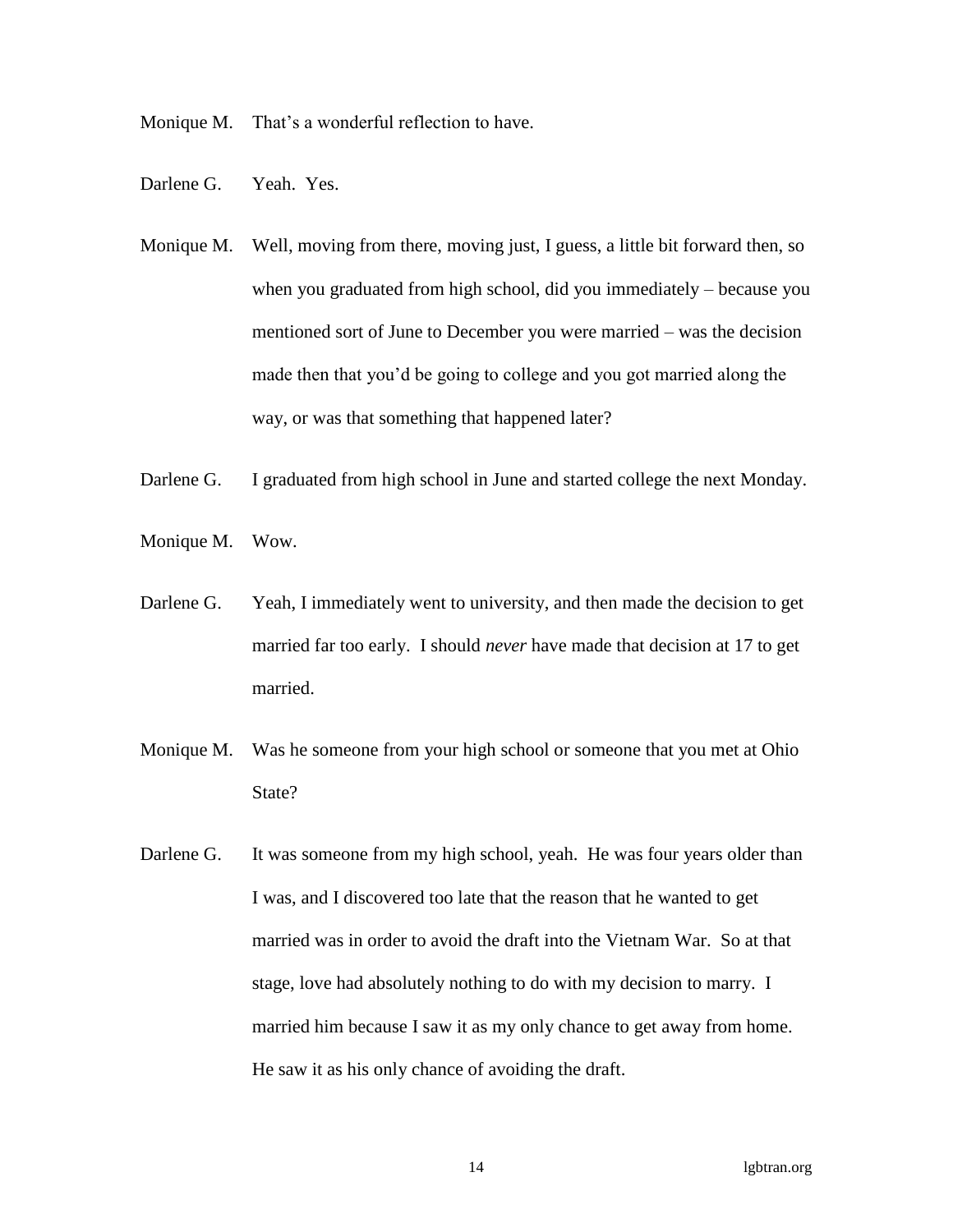- Monique M. And so when you got away from home, did you still stay in Columbus, or were you, like, *away* away?
- Darlene G. Oh, when we got married, I discovered the night after we were married that he and my great aunt had arranged that we would live with her.
- Monique M. Wow.
- Darlene G. So my grand scheme [*laughs*] to move away was foiled from the beginning.
- Monique M. [*Laughs.*] Drat!
- Darlene G. Drat indeed. So he got what he wanted. I was pregnant right away, so he was able to avoid the draft. And I got to continue living at home almost throughout our marriage.
- Monique M. Wow.
- Darlene G. Yeah. Double crossed.
- Monique M. [*Laughs.*] So the sense of needing to get away, did that occur as your family grew? Did he also get on board with this idea of creating a separate household?
- Darlene G. I don't believe he ever fully got on board with it. We did eventually buy our own home, but soon after the marriage just fell apart for lots of reasons, including a little bit of domestic violence. So my decision to end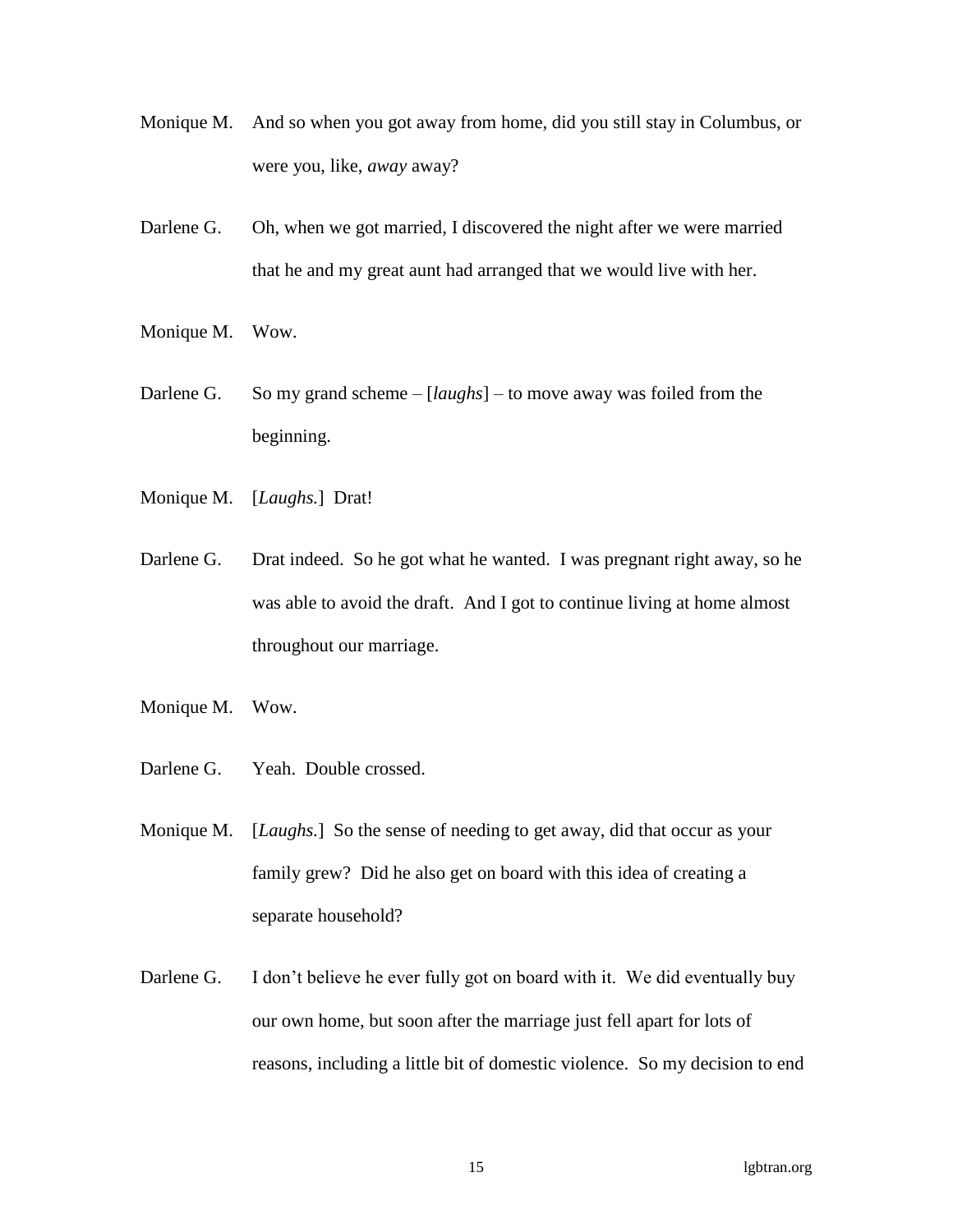that marriage was not as much about me coming out as it was a need to literally save my life and possibly my children's.

- Monique M. All right. Now, while you were married, were you married within your church? And which church was that at that point?
- Darlene G. Baptist. The Baptist church.
- Monique M. And was the church supportive? Was that the norm, sort of marrying at that young age, for your church tradition?
- Darlene G. Yes, that was, indeed, the norm, and my church was very, very supportive of me getting married. I had just turned 18 when we were married. They were all on board with it.
- Monique M. All right. And so when you decided to leave him, and thus start your own path, did you immediately move then to D.C., or was there some period of time where you were on your own in Columbus?
- Darlene G. I was on my own in Columbus for about a year, year and a half, and during that time, did not go to church. Getting married was one thing, getting divorced was something else. And coming out, at that point, was not something that…I wasn't out to many people, and certainly not to my family initially. When I actually left Columbus and moved to Washington, D.C. I came out to my family, but initially it was all about survival.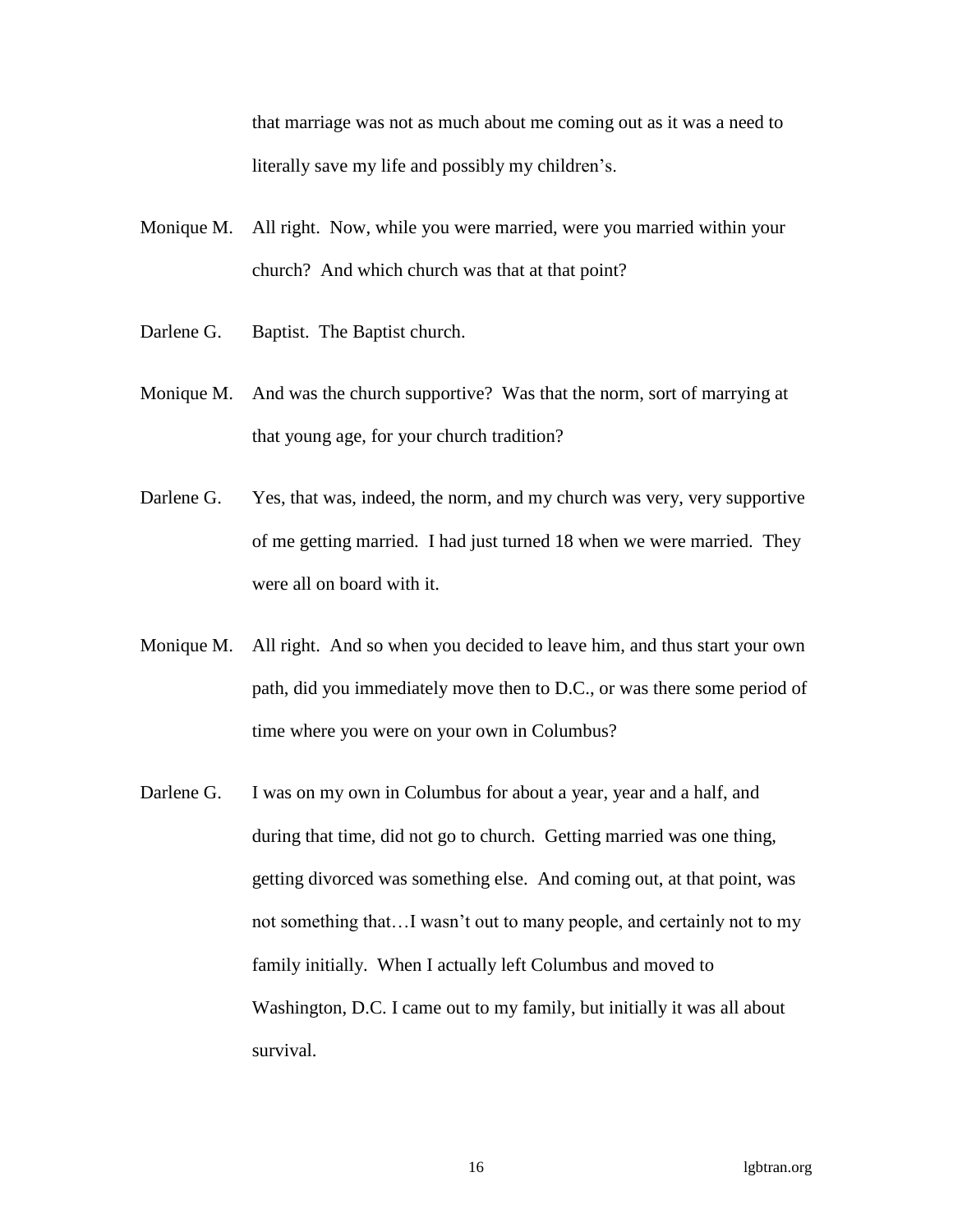- Monique M. Now, when you made the move to D.C., did you bring your children with you at that point?
- Darlene G. Yes, I did. Yes, I did. So I was 23, I believe no, sorry, 25 when I first moved to Washington and had three children who were two, four and six.
- Monique M. And what did you do when you first moved to D.C.?
- Darlene G. When I first moved to D.C., I came to D.C. because I found a job. I worked for the World Bank, initially as an administrative assistant, and then was selected to be the director of the staff association which, if the World Bank had a labor union, the staff association would be it.
- Monique M. Okay. And making that move to D.C., you got a job. Did you also continue schooling at that point, or were you working full-time?
- Darlene G. I was working full-time and then some.
- Monique M. With three small kids, I can imagine that to be the case.
- Darlene G. Yes, yes. Yes.
- Monique M. And when you made the move to D.C., did you join a faith community there?
- Darlene G. Yes, it was in Washington that I joined the Episcopal church for the first time.

Monique M. Okay.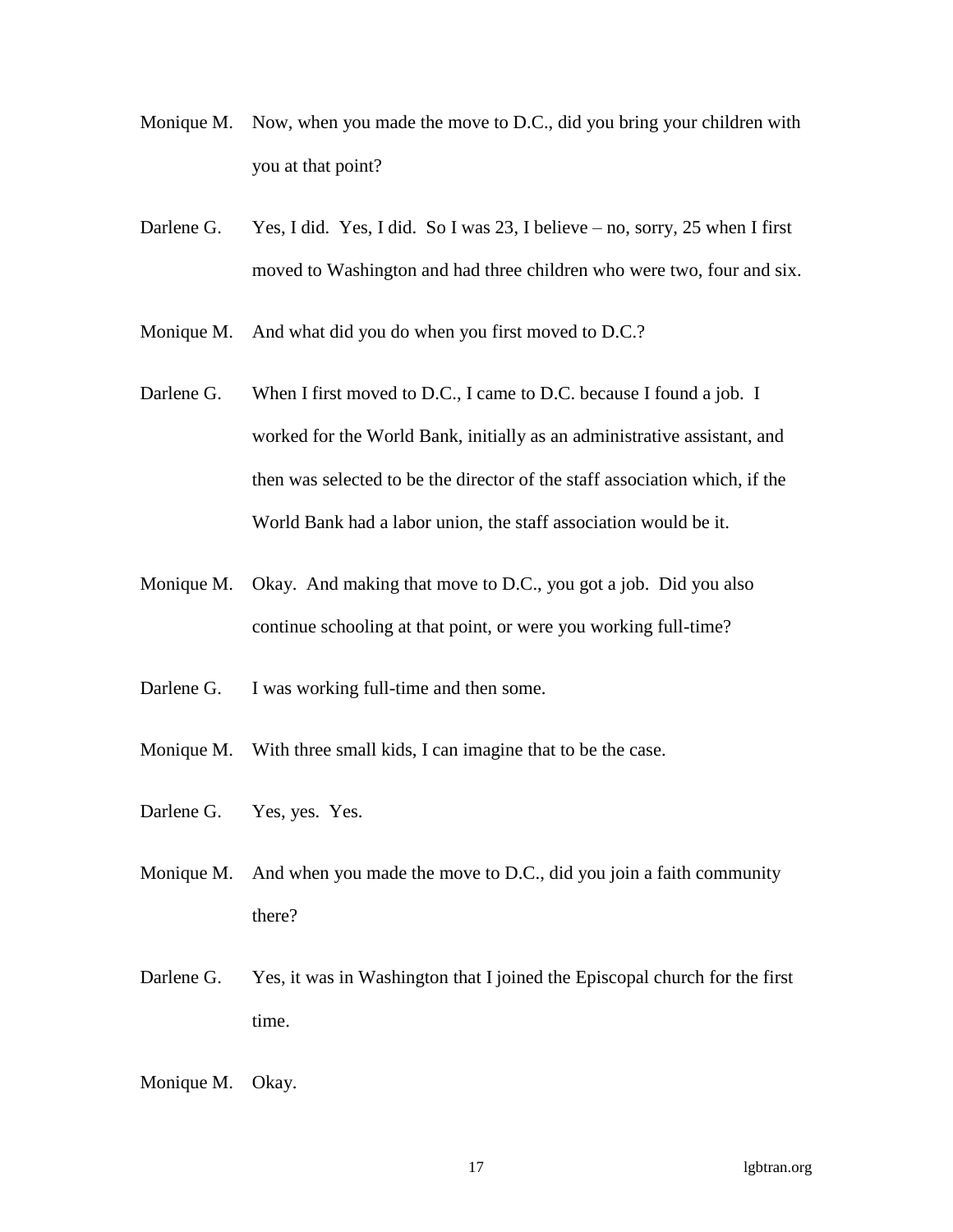- Darlene G. Yeah, the Neighborhood Episcopal Church.
- Monique M. So that memory had remained from your high school years?
- Darlene G. Yes. Yes, it did. Yes, it did, very much so.
- Monique M. And the church you joined, was that an integrated or a black congregation?
- Darlene G. No it was, I recall it integrated, although it was predominantly white, overwhelmingly white.
- Monique M. And were they welcoming to you?
- Darlene G. Um...I have to say I wasn't there long enough to have noticed one way or the other. They were…it soon became clear, quickly, that they would not be welcoming to me as a woman who felt a sense of call to ministry, and they would not be particularly welcoming to me as a single parent, or as a black woman. They were tolerant, but not welcoming. So there were a number of reasons why my time in that Episcopal congregation was relatively short-lived.
- Monique M. And was that the congregation your children were baptized in, or was it another?
- Darlene G. Yes, that is the congregation where they were baptized. Yeah.
- Monique M. And so when you realized that that wasn't actually the place for you, where did you move?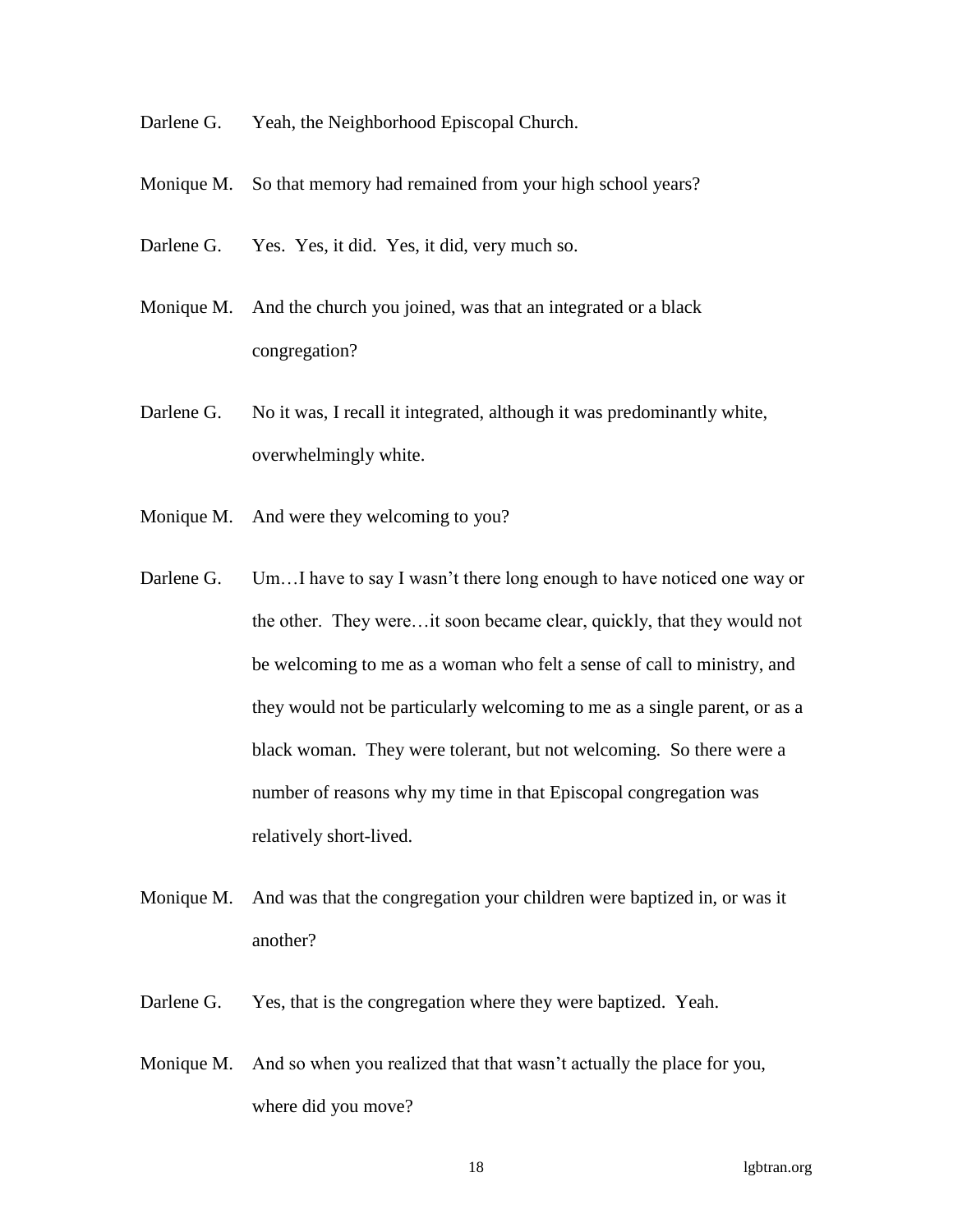- Darlene G. Then, by that time, I had found MCC. It was 1976 when I first went into MCC Washington, and from the very beginning, knew that I had come home.
- Monique M. Now, that's going to be a good point for us to start up on the next interview. I will ask one final question in the few minutes we have left. To backtrack, so you mentioned your coming out to your family, the move to D.C., and your children being very young. At what point did you begin having those conversations with them?
- Darlene G. I was kind of forced into having a conversation with my mother because of the reaction from my great aunt. My great aunt had long suspected that I was a lesbian, and when… It's been a long time now. But there was a moment when we were probably on the phone and she told me that she didn't like the fact that my oldest child, who at that point was probably six or seven, that when she came home from school, she went to…our neighbor next door kept an eye out on her until I got home from work. And my great aunt was very, very fond of this particular daughter, and thought that that was just totally unacceptable that strangers would be watching my child, and so she threatened to call Prince George's County and report me for child neglect.

And so I turned to my mother for consolation and direction and support, and in doing all that, somehow or another it just felt like I needed to come out to my mother in that conversation. Looking back on it now, I think it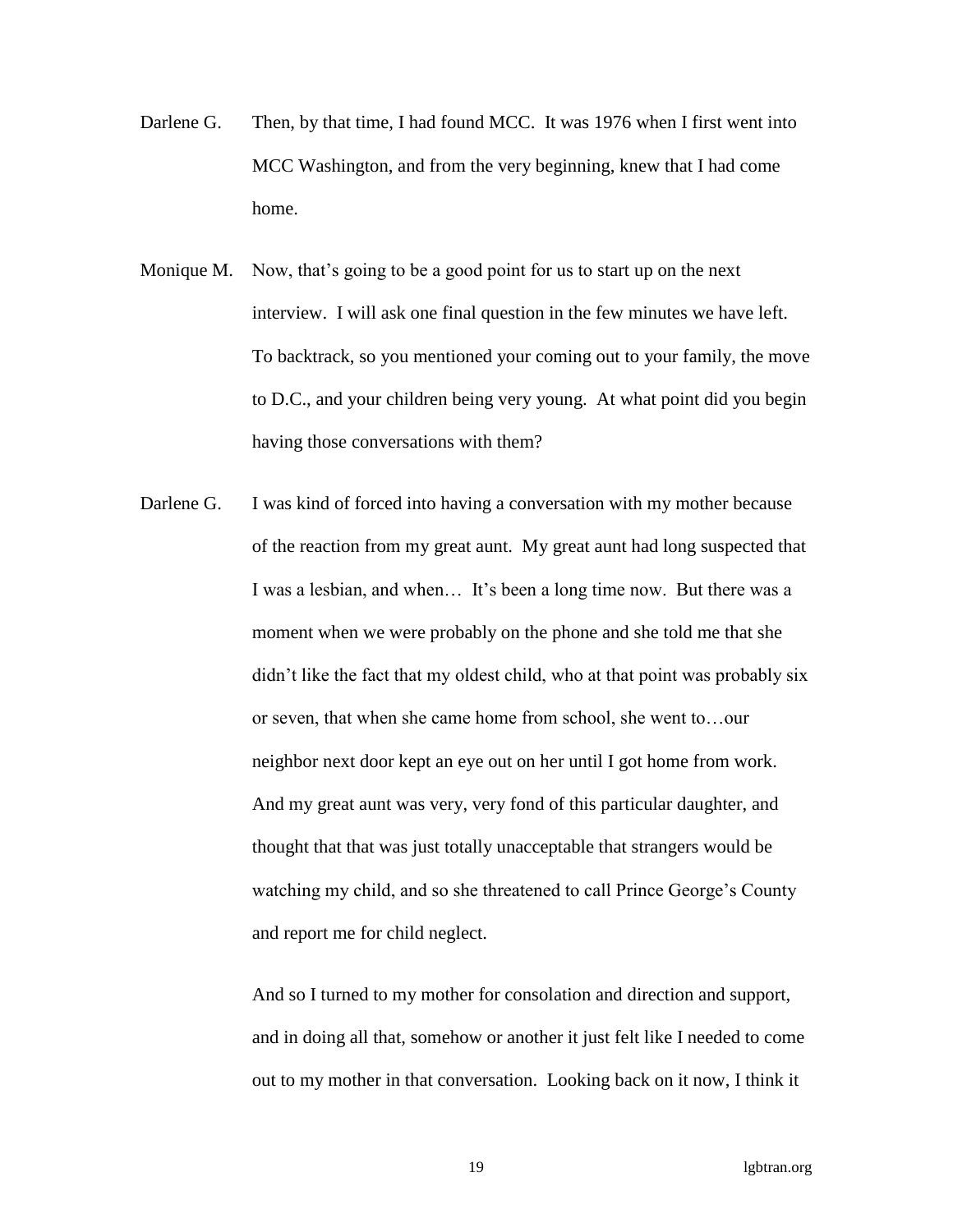was bad timing, but at the time it made sense. And from the very beginning, my mother was, you know, just one hundred percent supportive, and kind of coached me through that really, really rocky time with my great aunt.

- Monique M. And did she give you assistance in coming out to your children?
- Darlene G. There was never an issue around my coming out to my children. They have always had some level of awareness, almost from the time that I did, and have always been very supportive and have always told me that they are… When my children were growing up, their friends always hung out at our house, and my children always outed me to their friends, and so I was a novelty to their friends.
- Monique M. [*Laughs.*]
- Darlene G. And my kids just took great delight in outing me, and said to me that if... I kind of warned them against outing me because I was concerned about the impact that it might have on them if their friends knew that I was a lesbian. And they said, well, what's important is that my friends know that you're my mom, and if they don't like the fact that you're a lesbian, then they can't be my friend.

Monique M. *Awww*.

Darlene G. And that was consistently... it has consistently been their response. If their friends couldn't get with the program, then they'd get another friend.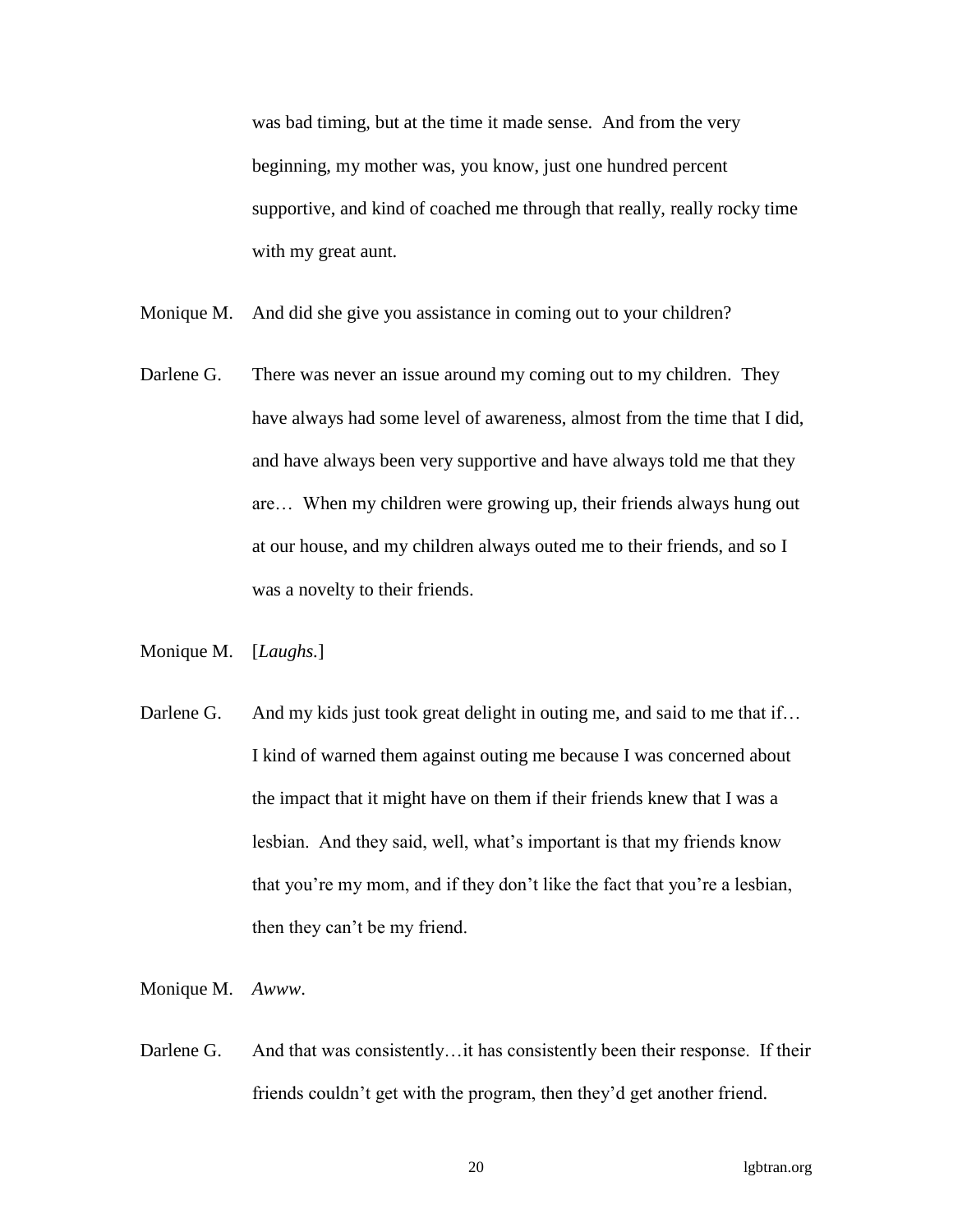Monique M. Nice!

- Darlene G. Yeah. So my children have been consistent in their love and in expressions of love for me. Consistent.
- Monique M. Well, that's such a pleasant note to end on. I think I'll stop us here and have us schedule the next time we'll talk. And that next conversation will sort of start with your move to MCC and sort of take us to the present time, so I'm anticipating it being about another hour worth of conversation. Maybe not an entire hour, but at least 30 to 45 minutes more of conversation.
- Darlene G. All right. Sixty-two years is a long time to squeeze into two hours.
- Monique M. It's true, it is. But we also want to make sure we don't overburden you with trying to remember all the good details of life, and sometimes bad details of life.
- Darlene G. [*Laughs.*]
- Monique M. So I'm going to stop the recording.
- [*Part 2*.]
- Monique M. Okay, now can you hear me?
- Darlene G. I can.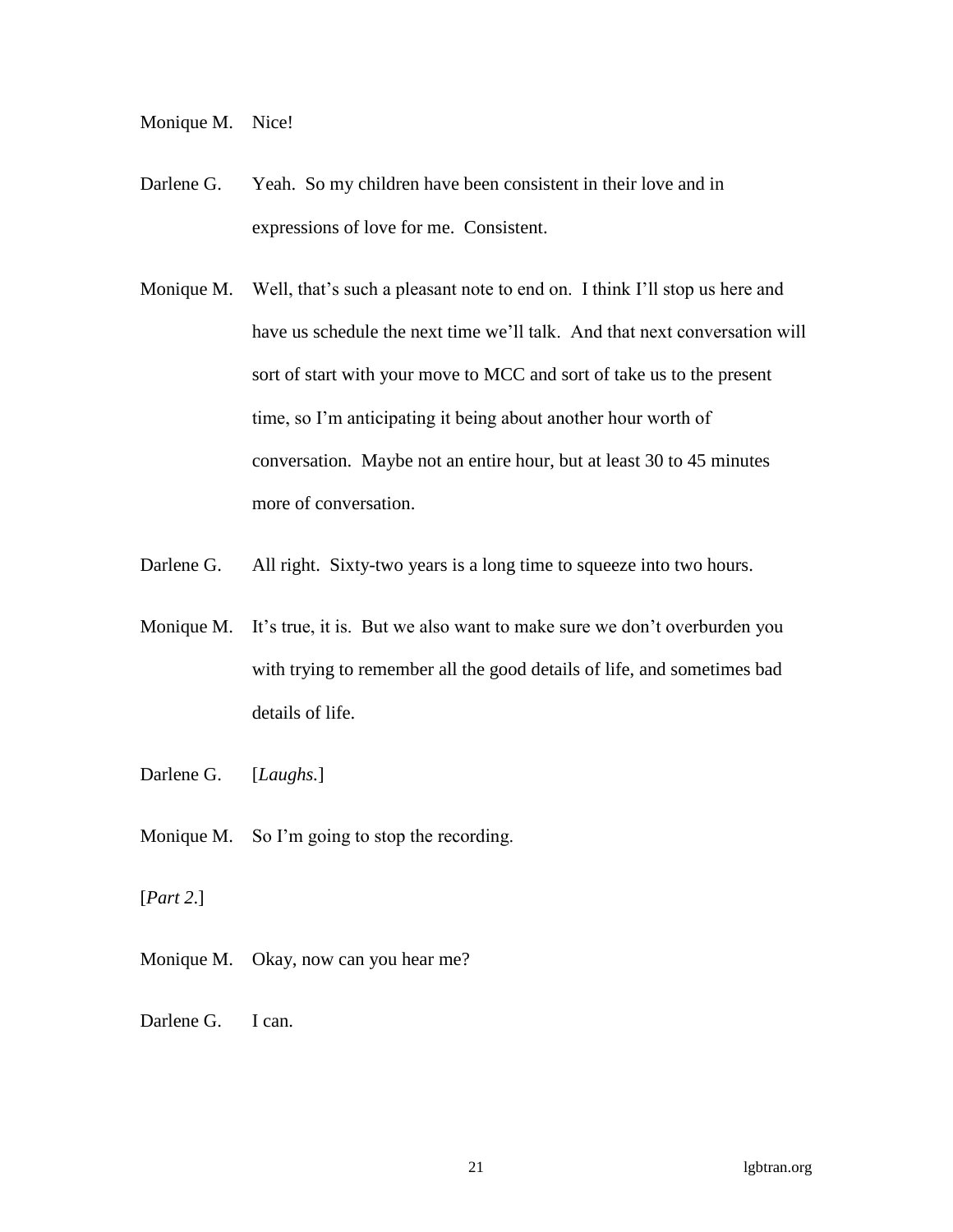- Monique M. Excellent. All right. So this will be our second part of the interview that we began earlier, actually last month. For the record, I am Monique Moultrie, and this is my second interview with Rev. Darlene Garner. I am recording on November 23, 2010. We ended our last conversation with your move to D.C. and eventually your move to the MCC church, so I'd like to sort of pick up there and have this interview focus more on post D.C. life.
- Darlene G. Post D.C. life, all right.
- Monique M. I'm sorry, I didn't hear you.
- Darlene G. On post D.C. life. So we got up to around 1976, I guess.
- Monique M. Yes.
- Darlene G. Yes, okay. I was a member of MCC of Washington, D.C., MCC D.C., and with my three children had a really busy time as a member of the church. Became a delegate to our general conference, I was on the board as the treasurer of the church, and just kind of immersed myself in new theological discoveries and learned how to fully embrace myself as a beloved child of God, with no need for shame for being a lesbian. It was a wonderful time of self-discovery and discovering new things about God.

But one of the realities that I faced at the time was that as a black woman, it felt as though I had to choose between being black and being lesbian. And so when I look back on that particular time in my life, I say that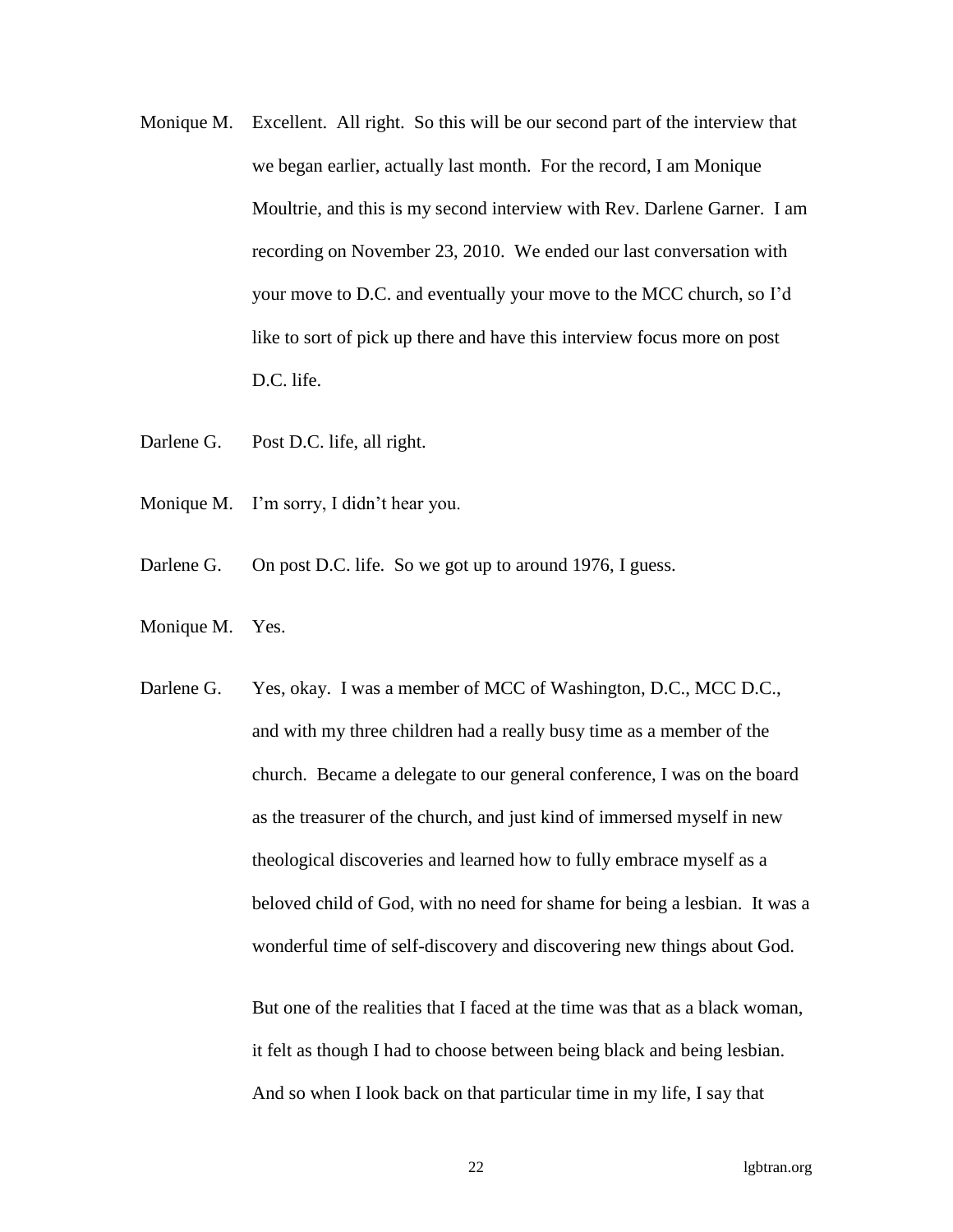my…I became unwoven, my strands all came apart. So after…there came a point when my social community shifted from being my lesbian social community, shifted from being primarily through MCC, and I worked with six others to found an organization called the National Coalition of Black Lesbians and Gays in 1978. And that became…that required more and more of my time and attention and energy than I was able to put into the church. And one of the things that we did during that time was to organize an international conference for lesbian and gay people of color that preceded the first LGBT March on Washington.

- Monique M. Wow.
- Darlene G. And by the time...yeah. And that was, as far as we have been able to tell, was the first national black LGBT organization in the country. And actually, right now the founders of that organization are working together to kind of write our history before it gets lost.
- Monique M. Yes.
- Darlene G. Yeah, so that's a fun thing that I'm doing now. But it became really difficult for me personally, and there came a moment where I think all of my pieces just completely unraveled, and I actually got married to a man again, and left Washington, returned to Ohio. I had come out to this man. His name is Otis. And I told him that I was a lesbian and that I was tired, that I was just in pieces and I needed to rest. And he offered that if I were to marry him, that I could rest for whatever time that I needed to rest, and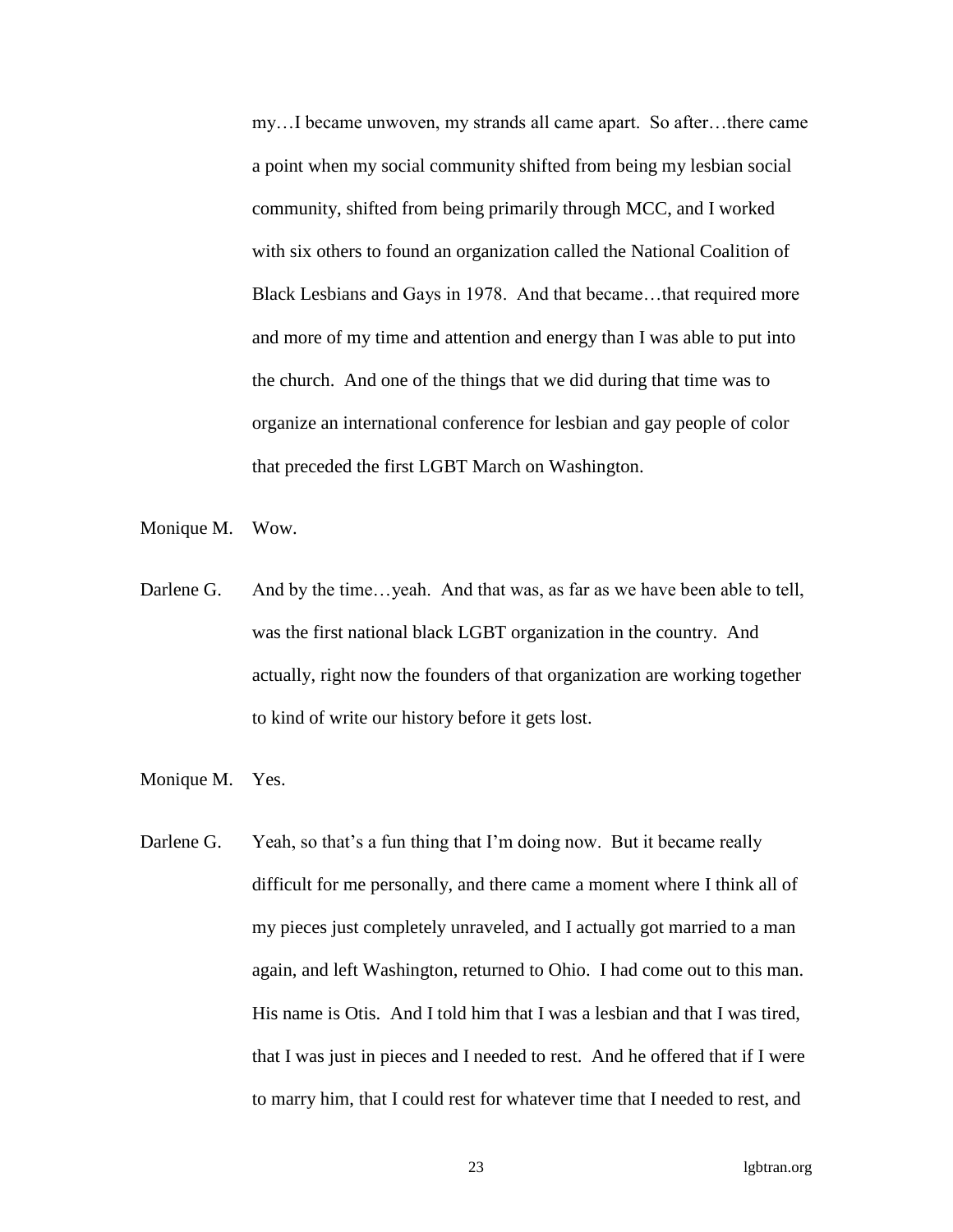when I was ready to resume my life, that he would support me in doing that.

- Monique M. Wow.
- Darlene G. I was so broken and so naïve, I did not understand at the time that you didn't make those kinds of deals.
- Monique M. [*Laughs.*]
- Darlene G. So I got married and moved my children from Washington and we lived in Cincinnati for four years while I healed. And during that time I had another child. But then after about four years it was clear to me that I was ready to reengage my life. I told Otis that I was ready, and he was true to his word. He encouraged me and supported me to reenter my life.

And so I moved from Cincinnati to Philadelphia, now with four children instead of three, and the very first place that I went when I drove from Cincinnati to Philadelphia for a job interview, the very first place that I went, was to MCC. And when I walked into the church that particular Sunday, I mean, literally the first place, I arrived in Philadelphia on Sunday and sat in my car until the time for worship to begin.

Monique M. Wow.

Darlene G. And when I walked into service that evening, there was a national committee meeting that was taking place in Philadelphia, and so when I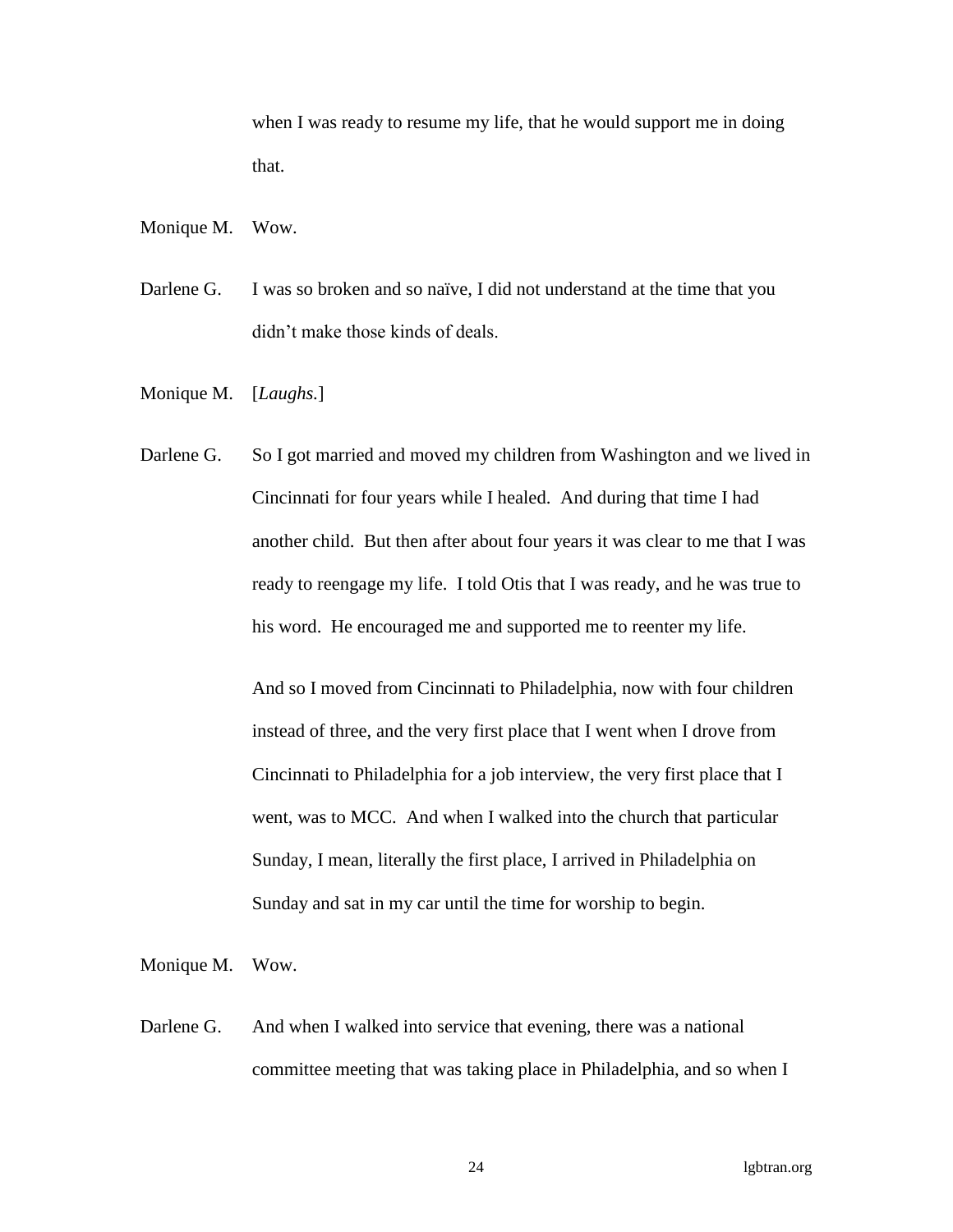walked in, standing around the room – the service was standing room only – and standing around the room were people who I had known from MCC in the '70s, people who were in leadership, and so there were like ten of them standing around the room, people who had been my icons, my heroes and heroines, heroes and sheroes, and I felt as though I was being welcomed back by a great crowd of witnesses.

- Monique M. Wow.
- Darlene G. And I decided that I would never again allow anything to cause me to leave any part or piece of myself, that I would engage all of…I would enter life from a place of wholeness, not a place of brokenness, and no one would ever come between me and myself, my whole self. And that's kind of the way that I've lived since then.
- Monique M. Now, at that time period were you identifying as bisexual, or was your primary identity still lesbian?
- Darlene G. My primary identity was still lesbian, including while I was married, during the second marriage. I was still lesbian. Yep.
- Monique M. Now, it seems that MCC had a great impression on you, so much so that, as you said, when you returned to the East Coast, that's the first place you went. So what was so welcoming or warming about the MCC community for you?
- Darlene G. That's hard to name what that...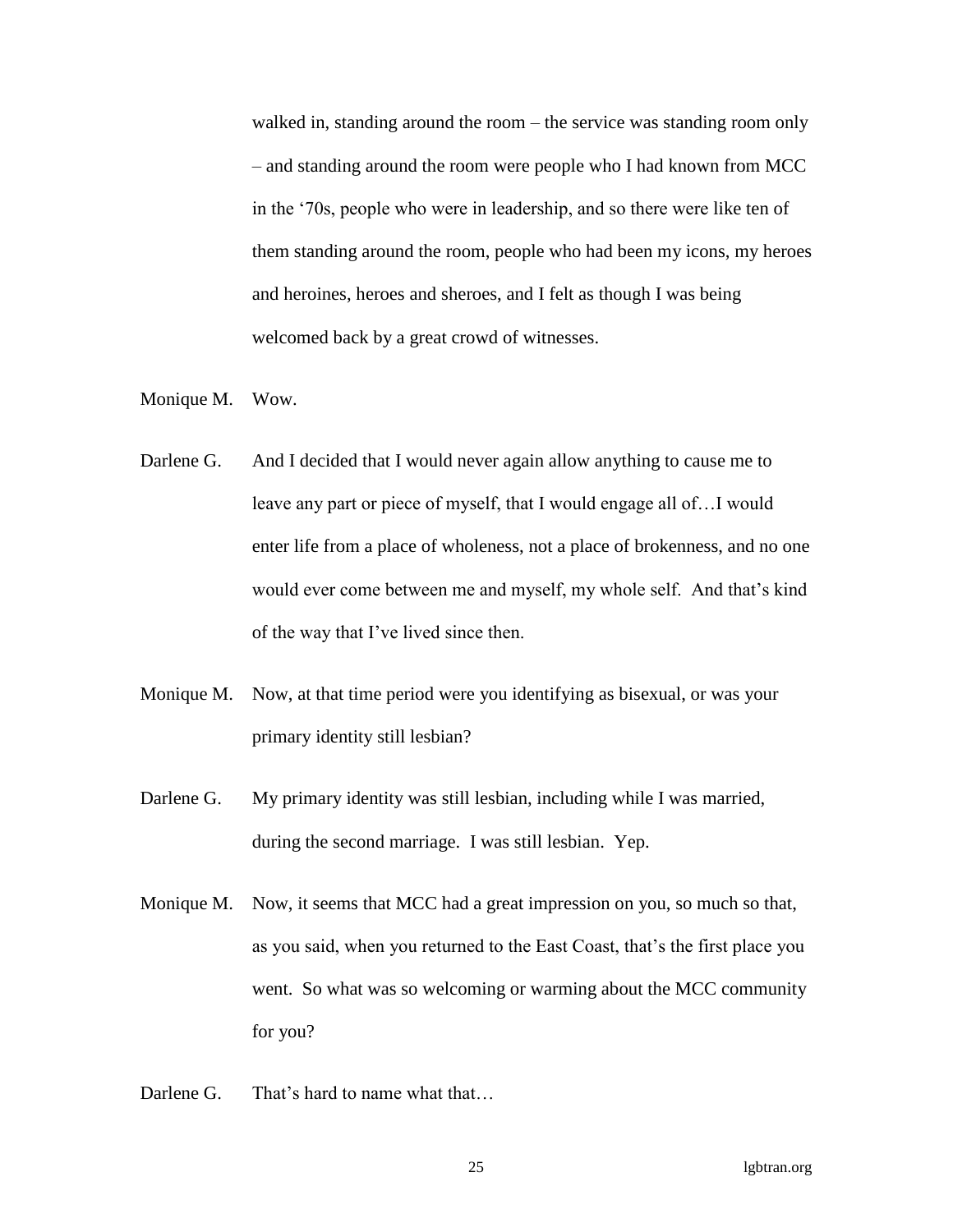- Monique M. Well, I ask because, of course, there were numerous other religious spaces that you could have gone to, say a Unity or any other congregation and just made your home there, made peace with yourself in that home. So I'm just wondering, for the record, especially given the fact that you are a part of the hierarchy now, and integral to the role of the MCC church in religious leadership, what was the initial pull?
- Darlene G. I believe that the initial pull had to do with MCC's commitment to what we now call human rights, but what I experienced then as a real commitment to being in good human relationship across all boundaries, whether they were boundaries of race, boundaries of gender, boundaries of nationality, of language, of physical ability. It was a community that was really committed to being diverse, of allowing people to incorporate and to celebrate in a holistic way our own selves and to celebrate one another in ways that I just didn't experience anywhere else.

There was something about me that had always gravitated…there was something about this call to diversity that had always resonated within me, and in MCC I was able to really experience religious community as being truly a manifestation of heaven on earth, because it included everyone. And it's hard to put words on what made MCC…it was a sense of integrity, I think, that I experienced with MCC, an integrity that… I experienced in MCC a commitment to walking the talk.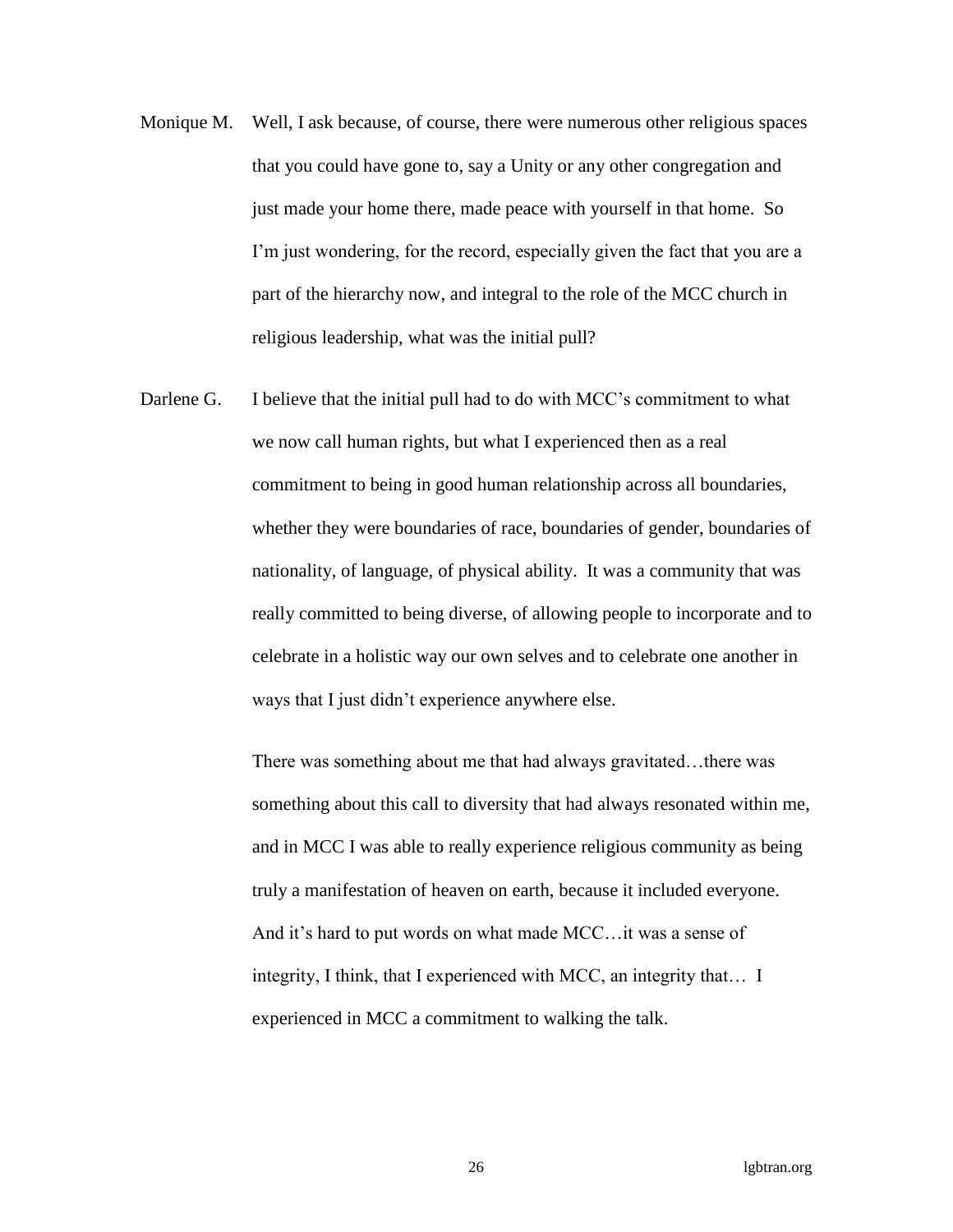- Monique M. Okay. And so what would you say would be one of the crystallizing moments for your move into leadership with MCC?
- Darlene G. I have been...whenever I have been asked to do something, to be of service, I have always said yes, even when I had no idea that I had the gifts or skills to be able to do whatever was being asked of me. And so throughout my time in MCC, I was frequently called upon to serve on the board of the local church, to serve on various committees at the level of the district or the denomination, and I think that others saw in me certain qualities that I believe they found trustworthy.

And because of that, I frequently found myself being asked to do things that I had no way of knowing I would ever be called upon to do. And so I think that in a real sincere way I think the leadership was thrust upon me. Over time people saw me and saw something in me that said that because I was faithful in the small things, they trusted that I would be faithful in the larger things.

And when I was first elected to the Board of Elders, at that point, in 1993, our system was such that elders were elected by the entire church, and that takes form at our general conference, with delegates from all of the clergy in the denomination and delegates from all of the churches in the denomination. And so having been elected to serve as an elder indicated that a core majority of those delegates, of those representatives, of those voices of the churches saw in me a certain quality that led them to want to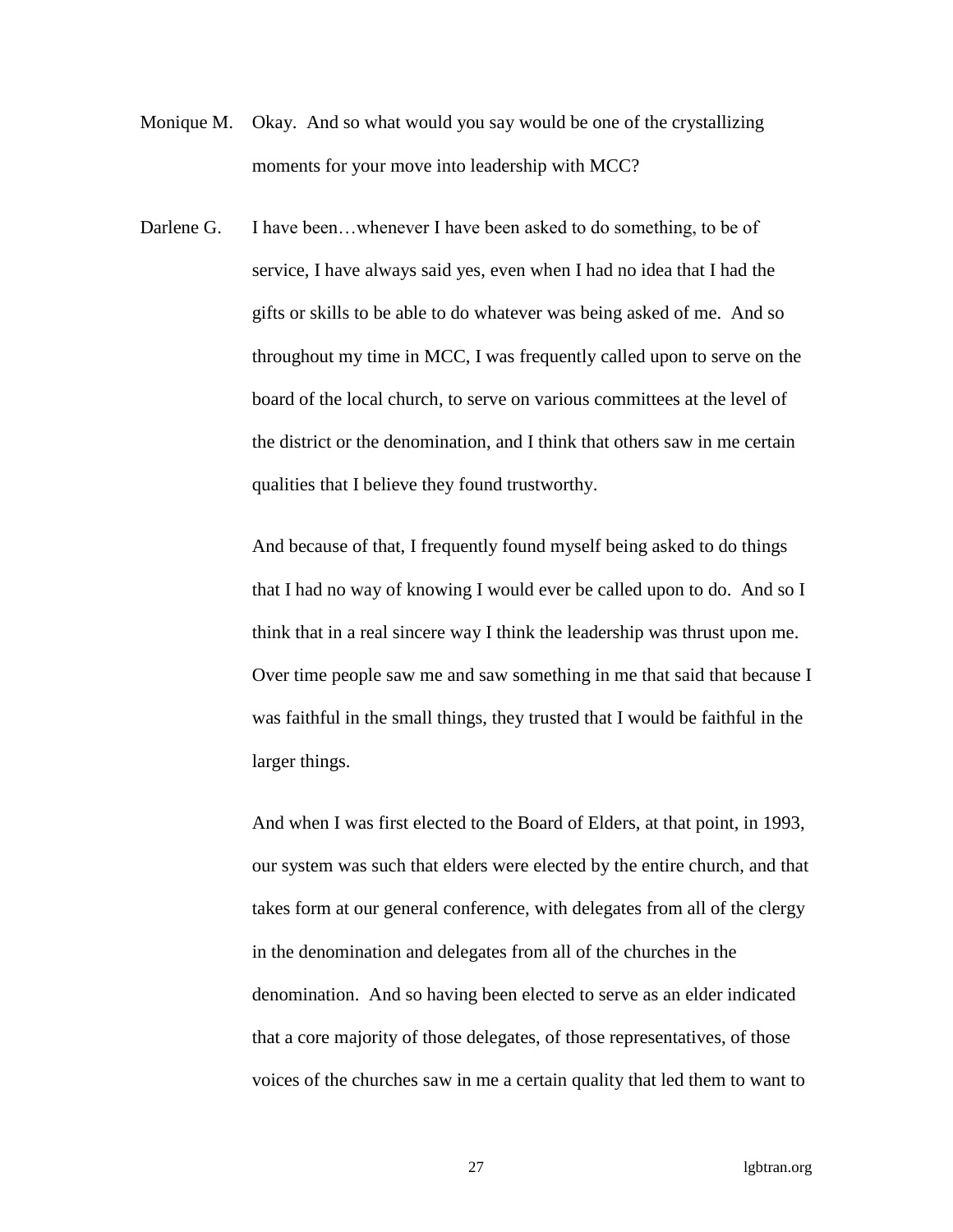want me to serve them as one of their spiritual leaders. And I have, certainly over the years, have tried to live and work in a way that people would continue to experience me, as a result of my work, to still be worthy of the trust that they first placed in me.

- Monique M. Wonderful. I want to backtrack there and sort of provide for others a genealogy of your journey through MCC and leadership roles. So you mentioned when you first arrived you sort of started out as a layperson working within the church as treasurer. When did you move towards seeking the ministry full-time, seeking ordination, etc.?
- Darlene G. I entered... it was at sunrise service, Easter morning in 1985 that I received the call to ministry, undeniable call. And I entered seminary the following September and was ordained in 1988. Yeah, 1988. At that time my fulltime ministry was not based in the local church. Rather, my full-time ministry that was recognized by MCC was the work that I was doing politically. I worked at that time as the executive director of the Mayor's Commission on Sexual Minorities in Philadelphia, and so my first formal ministry was a political ministry in that enterprise . It was a political appointment by the mayor.

And from that I became…I was elected to be the pastor of MCC of Baltimore, and I served there for a year. And then was elected to be pastor at MCC of Northern Virginia in Fairfax, and I served there for seven years. It was in the midst of that time that I was also elected to the Board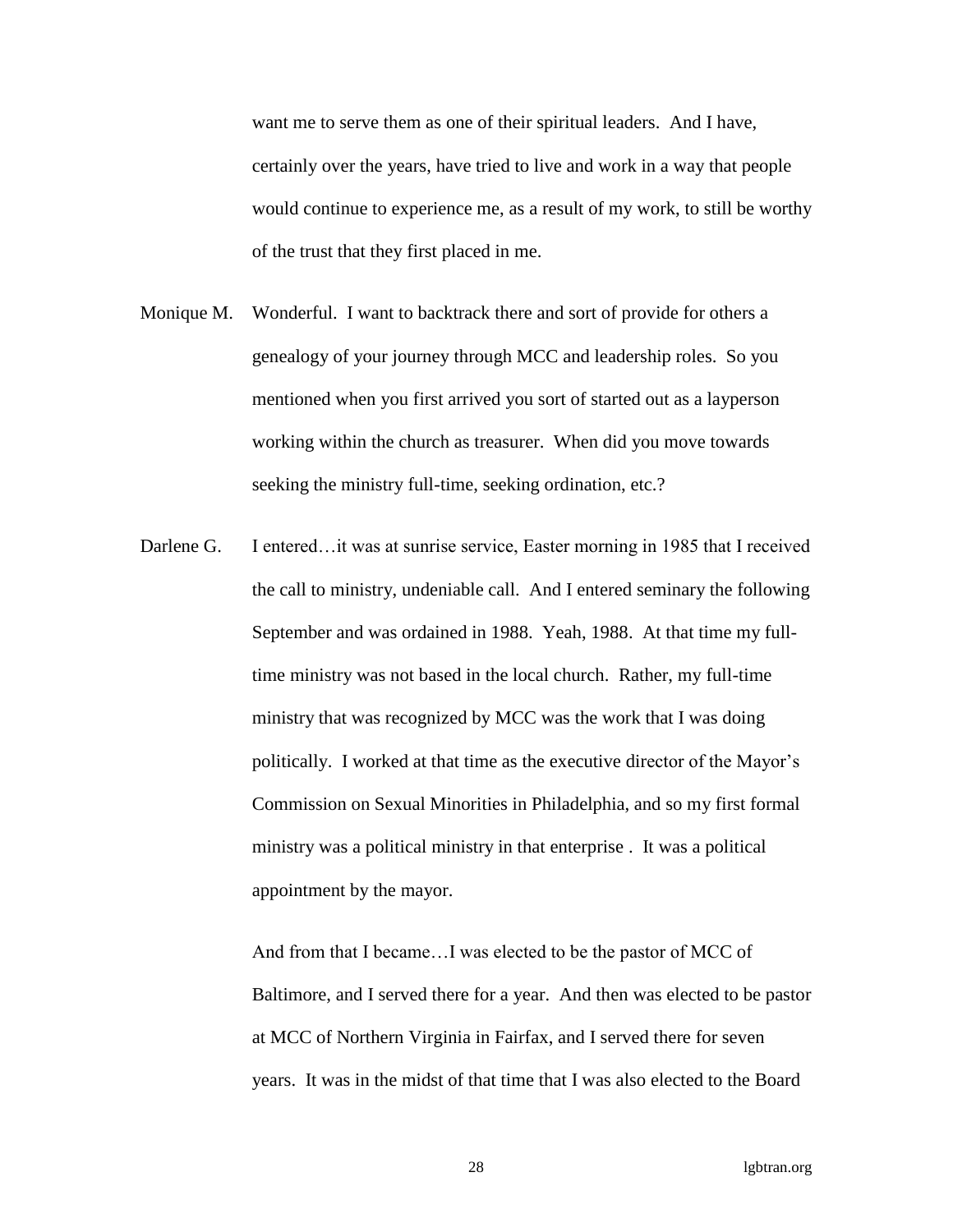of Elders for the first time, and so for the first five years that I was an elder, I was also a full-time pastor.

And then in January of '99, I was invited by the founder, Troy Perry, to move to Los Angeles in order to be able to work as a full-time elder at our headquarters in L.A. And that's kind of my chronology of my ministry. And in accepting that call, it just opened up a whole, an even wider range of opportunity to be of service, not only in the U.S., but even internationally, which was just a wonderful, tremendous opportunity that I otherwise would not have ever had in my life.

- Monique M. So from about 1976 to '85 you were involved in lay leadership, and you mentioned then going into seminary. Was that also in Philadelphia?
- Darlene G. It was Lancaster Theological Seminary in Lancaster, Pennsylvania.
- Monique M. Okay. And at that point, were you pursuing pastoring or were you planning on continuing your role with the mayor's office and still remaining in political activism?
- Darlene G. At that point I just knew that I needed to be in seminary, and I knew that I was preparing for professional ministry, but I did not know what form that ministry would take.
- Monique M. Okay. And so at this time period, how old are your children? Are they embracing your move to ministry?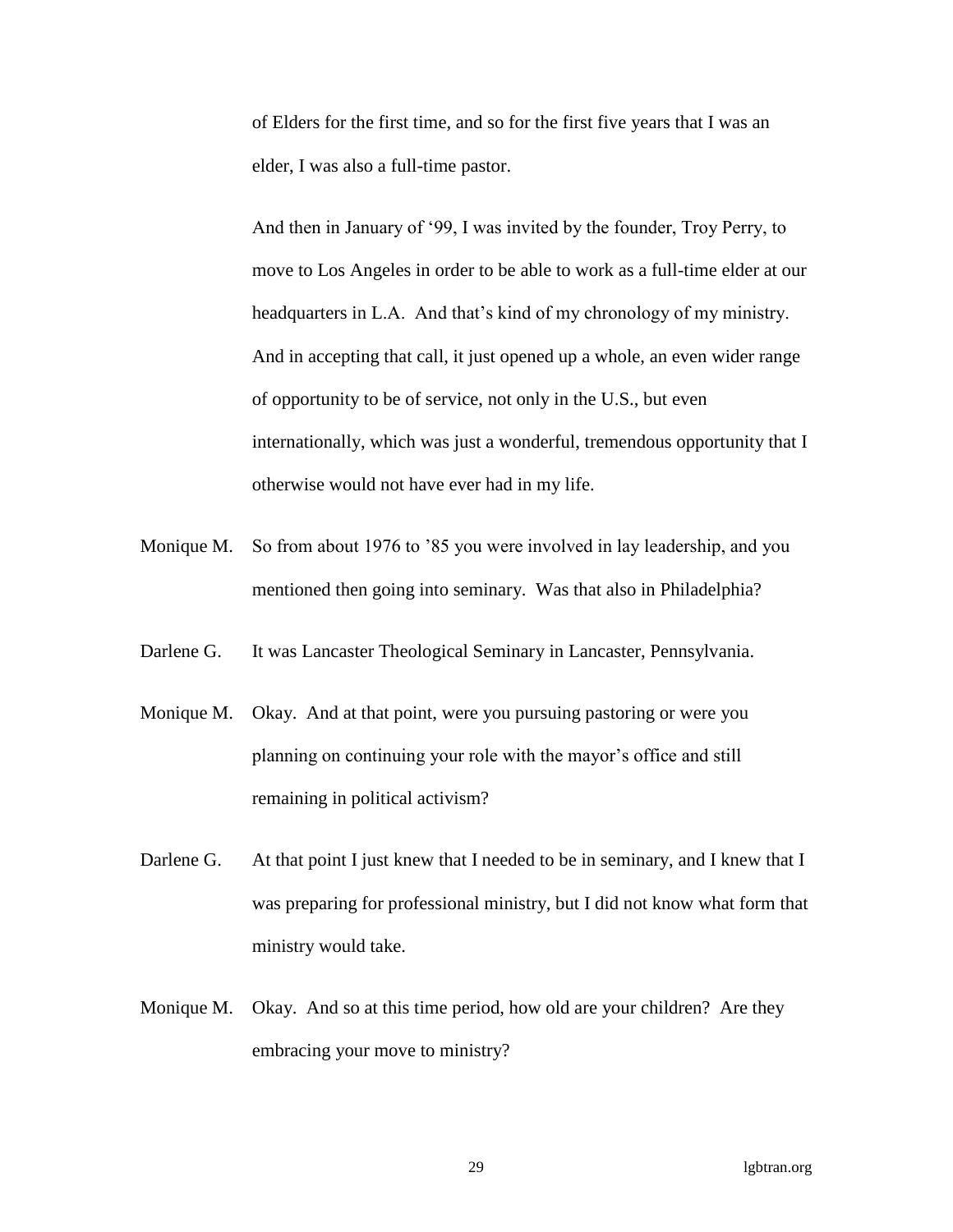Darlene G. Yes, they were. They had been some resilient people.

- Monique M. [*Laughs.*]
- Darlene G. [*Laughs.*] At this point my children were three, 13, 15, and 17.
- Monique M. Okay.
- Darlene G. Yeah. Excuse me, I'm going to make a pot of coffee. The water going into the coffee pot. Sorry.
- Monique M. No problem.
- Darlene G. So we lived for a while on campus at Lancaster, and my children have just been unconditionally supportive. They've each had their own journey in life that I will not share in this interview. There were particulars that were challenging for them as for me. But even with all of the challenges, we were always a solid unit, even as they started acting very much like independent children.
- Monique M. Yes.
- Darlene G. Yes. [*Unintelligible*] about that.
- Monique M. Well, I'll change subjects slightly, then, and return to your role as pastor. It looks like about eight years you were involved in pastoring. How was that move for you? Were you still involved in other social organizations, actively working for LGBT rights, or were you doing that through the church at that point?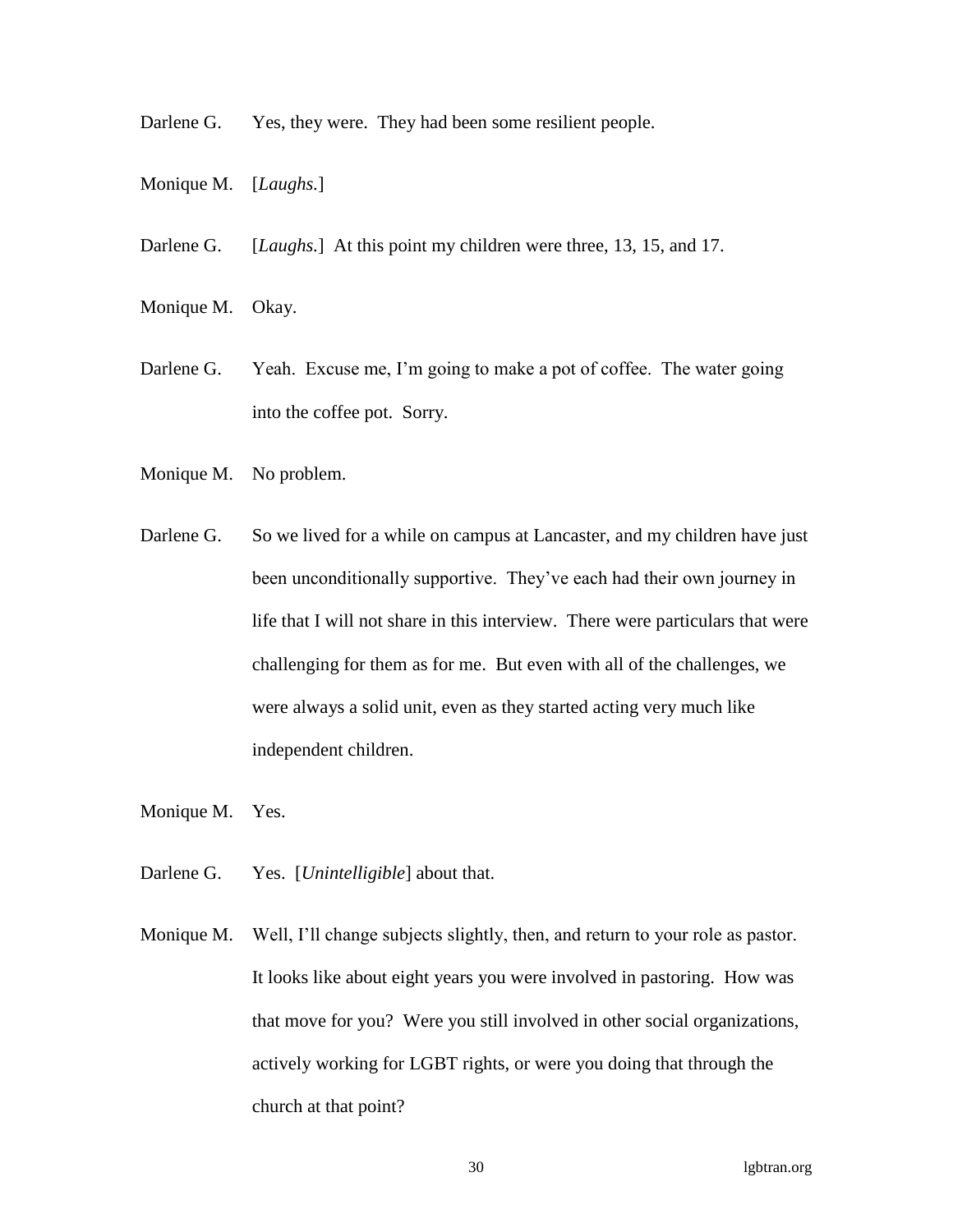Darlene G. At that point I was primarily... my engagement was primarily through the church rather than with other organizations, so I was always in a spiritual leadership role. In the '80s, with the...you know, kind of height of the AIDS epidemic was the time that I was active in pastoring, and my primary social activism was around advocating for people living with AIDS.

> And I also serviced as a hospice…as a chaplain at an AIDS hospice. I was elected to be the president of Northern Virginia AIDS Ministry, which was an ecumenical support service organization in northern Virginia. So I would say that my primary activism focused around AIDS in the 1980s, and especially in the 1990s.

- Monique M. Okay.
- Darlene G. And then around '97 I again shifted focus a little bit and organized, founded a national conference, an international conference, for people of African descent within MCC that is still ongoing. We now do that conference every three years. So though I wasn't organizationally involved with…involved in organizations in my justice work, I have continued to be very committed to the cause of improving the spiritual life of people of faith who are of African descent.

Monique M. Gotcha.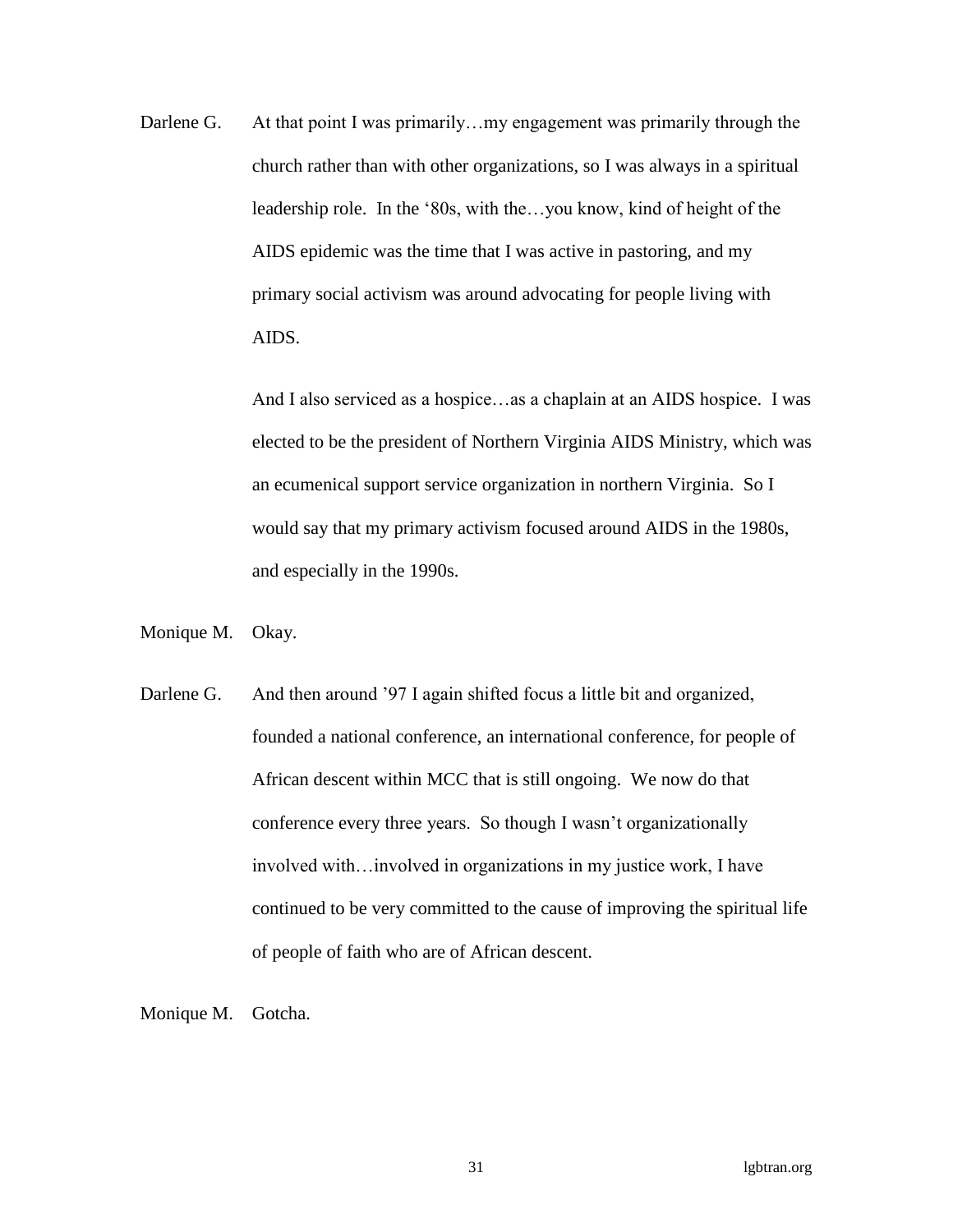- Darlene G. And that has been an evolutionary experience for me, and something that's just really, really important. Especially as I have had increased opportunities to exercise leadership, I see part of my responsibility and my commitment is to lift others as I climb. Being the first spiritual leader of African descent in MCC, I feel that it's a responsibility to make sure that I am not the last.
- Monique M. Okay. Now, I'm interested in this switch. You mentioned when you first began that you created the National Coalition of Black Lesbians and Gays more as a secular organization, and then it seems later in your career you moved through organizing through religious organizations. Conceptually, how did that move function for you? Were both serving the same needs, or was it, as you just said, you were becoming increasingly more concerned with improving the spiritual life of persons of African descent, and thus wanted to organize and to go in that way?
- Darlene G. I don't know that I followed the question.
- Monique M. Okay. I'm asking about the move from secular organizing to religious organizing.
- Darlene G. Yes.
- Monique M. So at the this same point, were you still involved with the National Coalition of Black Lesbians and Gays, or were you finding your work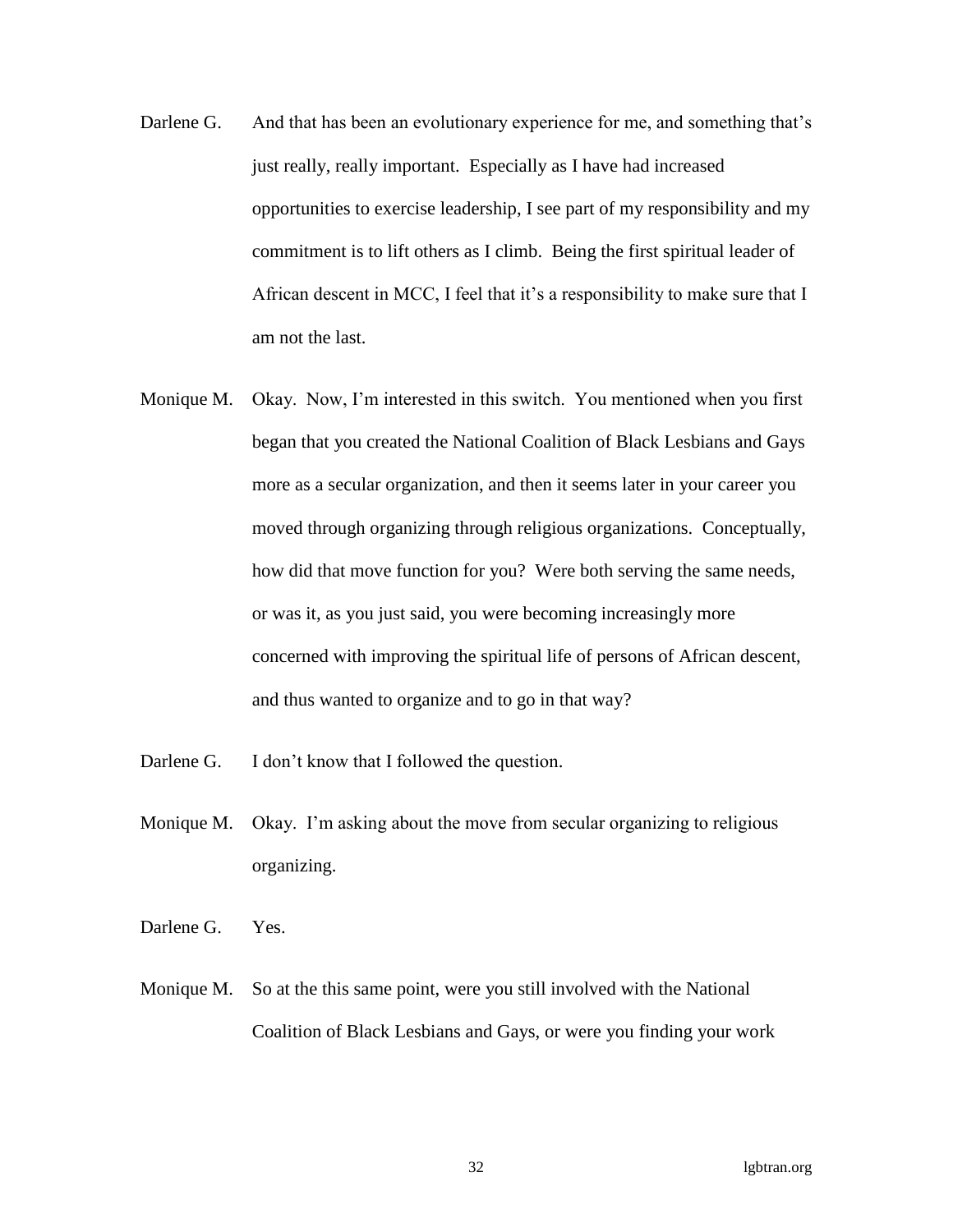through MCC serving that same purpose, and thus your priority moved from the social organizing to the spiritual organizing sense?

- Darlene G. I found the same... Doing that work through MCC was... That's where I needed to do it.
- Monique M. Okay.
- Darlene G. Rather than through a secular organization. Yeah. So that's an apprentice thought. It was there is a need here, and I am in a position to be able to respond to that need, therefore I will. It wasn't a conscious shall I go with organization A or organization B. It was there is this need at home.
- Monique M. Okay.
- Darlene G. I've got to take care of home. And with MCC being that home.
- Monique M. I think that may answer, but I'll give you space if you want to further fill in my next question, which was a question about your career trajectory, where it seems that many of your jobs have involved working with and for LGBT persons, and I wondered was this a coincidence, you know, you sort of went where your friends were, or was this a targeted effort under some purpose-driven life, in a sense?
- Darlene G. The former. When I accepted call for ministry and began at seminary, it was during a time in my life when I was a professional Girl Scout.
- Monique M. Okay.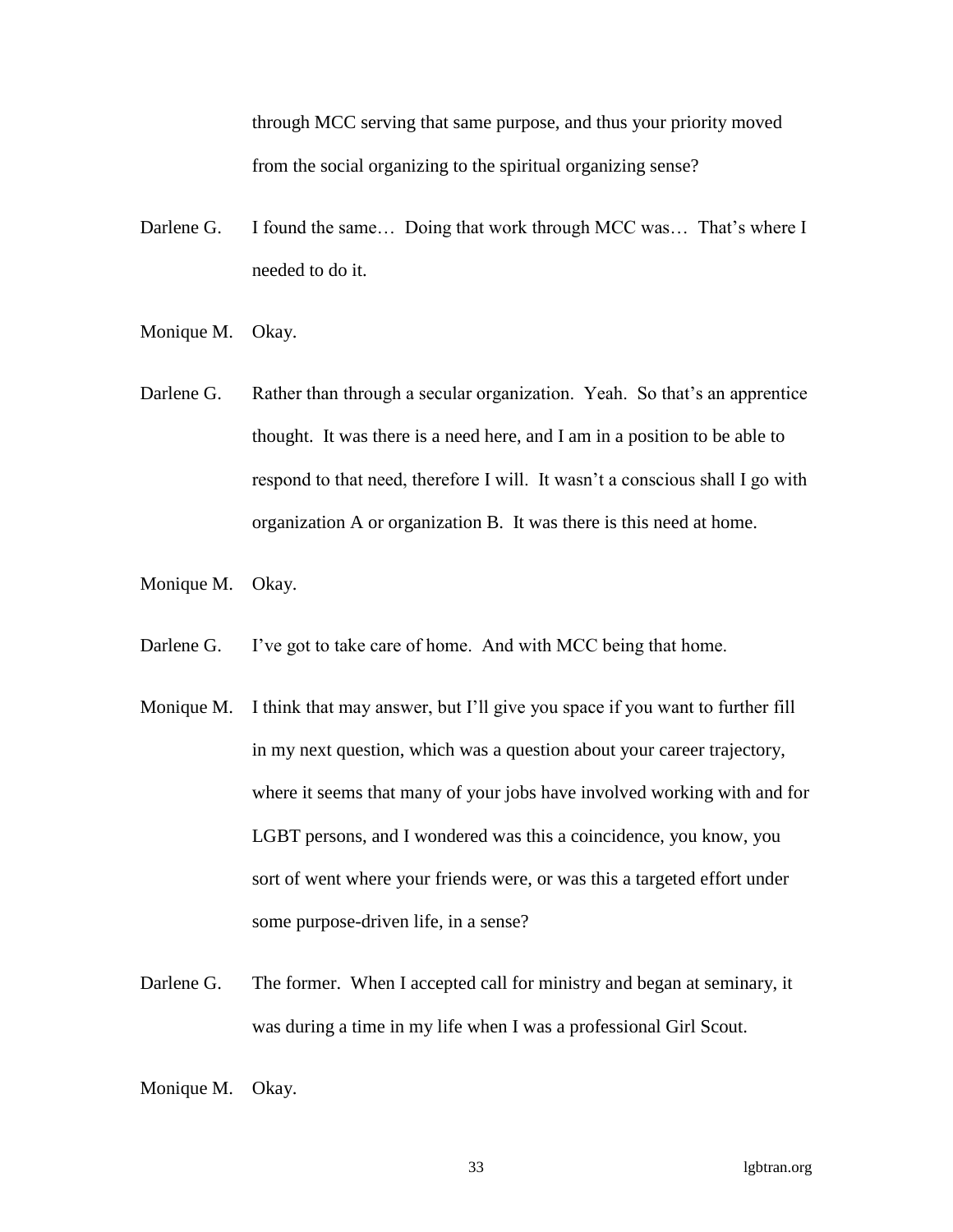- Darlene G. And I was on a very clear trajectory to become executive director of a Girl Scout council somewhere. That was my career dream. And then God got in the way.
- Monique M. So this is before or after working for the Philly mayor's office?
- Darlene G. Just before. When I went to Philadelphia, I went there to accept a position with the Girl Scout Council.
- Monique M. Okay.
- Darlene G. And when I first went there became involved with secular organizations as well as MCC, secular gay organizations, and so my photo appeared on the front page of the *Philadelphia Gay News*, and I was fired from my job shortly thereafter.
- Monique M. *Ohh*.
- Darlene G. I was a little more out than the other lesbians on staff.
- Monique M. Gotcha. Yeah, being on the newspaper would do that.
- Darlene G. Yeah, yeah. And *Philadelphia Gay News* was distributed on street corners in downtown Philadelphia, so couldn't even…you didn't have to go to a bar to get it, all you had to do was cross the street.
- Monique M. Gotcha.
- Darlene G. Be outside in downtown Philadelphia. And there I was, above the fold.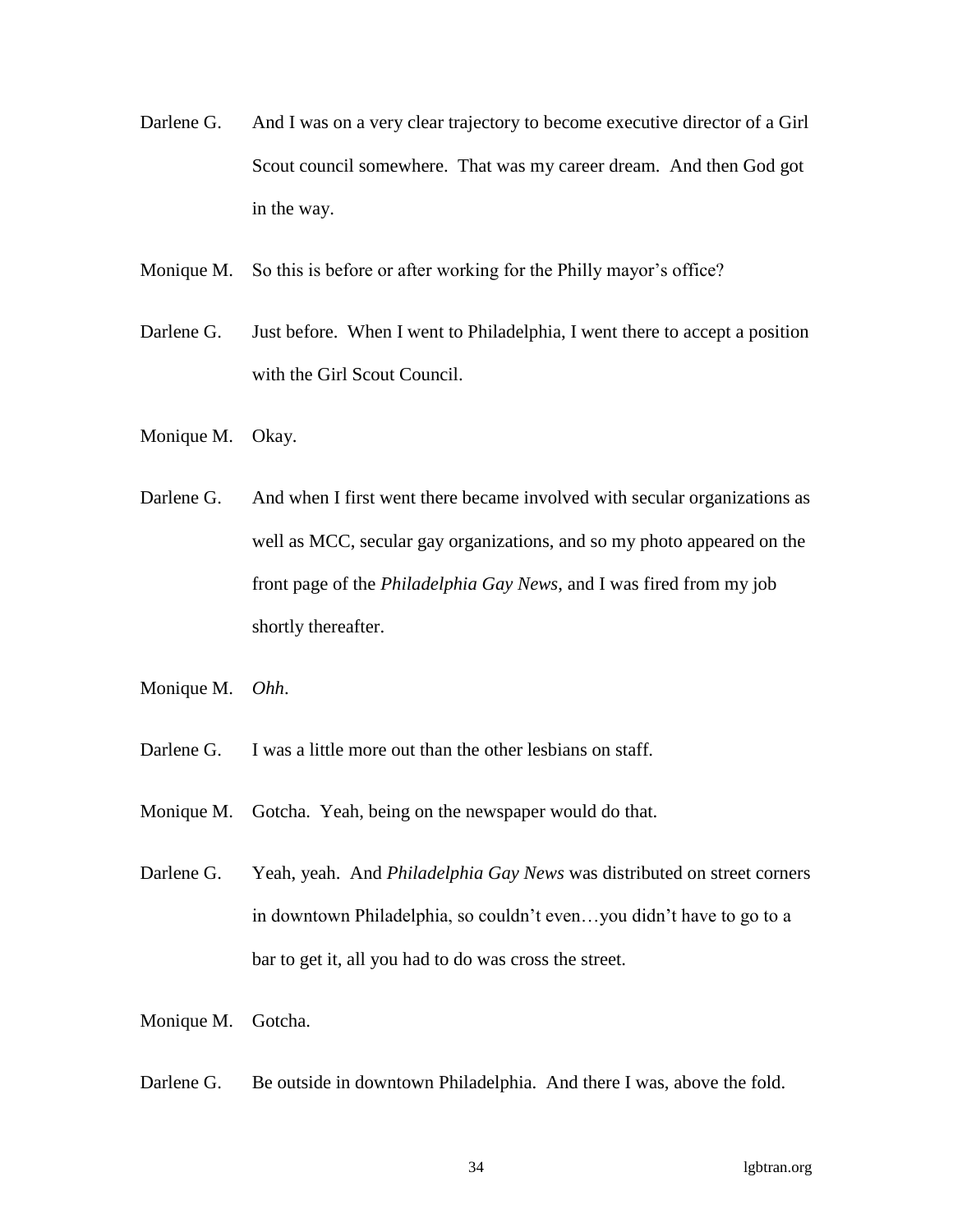- Monique M. Okay. So then from there you went to the mayor's office and then to the call to ministry?
- Darlene G. Yes.
- Monique M. Okay.
- Darlene G. Yeah. After spending and between... it took me about three months before I got the job with the mayor's office. And during significant parts of that time – well, actually, all of that time – my children and I were homeless.
- Monique M. *Ohh*. Wow.
- Darlene G. Yeah. I could take you in lots of different... lots of different directions on this interview.
- Monique M. Yes, yes. All of which will be completely interesting to me, and will be completely fascinating to those who come to the web site for information and for future work. I'm going to be observant of time. We've got probably another 20 minutes or so.
- Darlene G. Okay, mm-hmm.
- Monique M. So I'm going to move to another section of the journey. So you've talked to me about your move to being on the Board of Elders and your move to L.A. – well, being asked to move to L.A. Did you physically move?
- Darlene G. Yes, I physically moved. Drove across the country.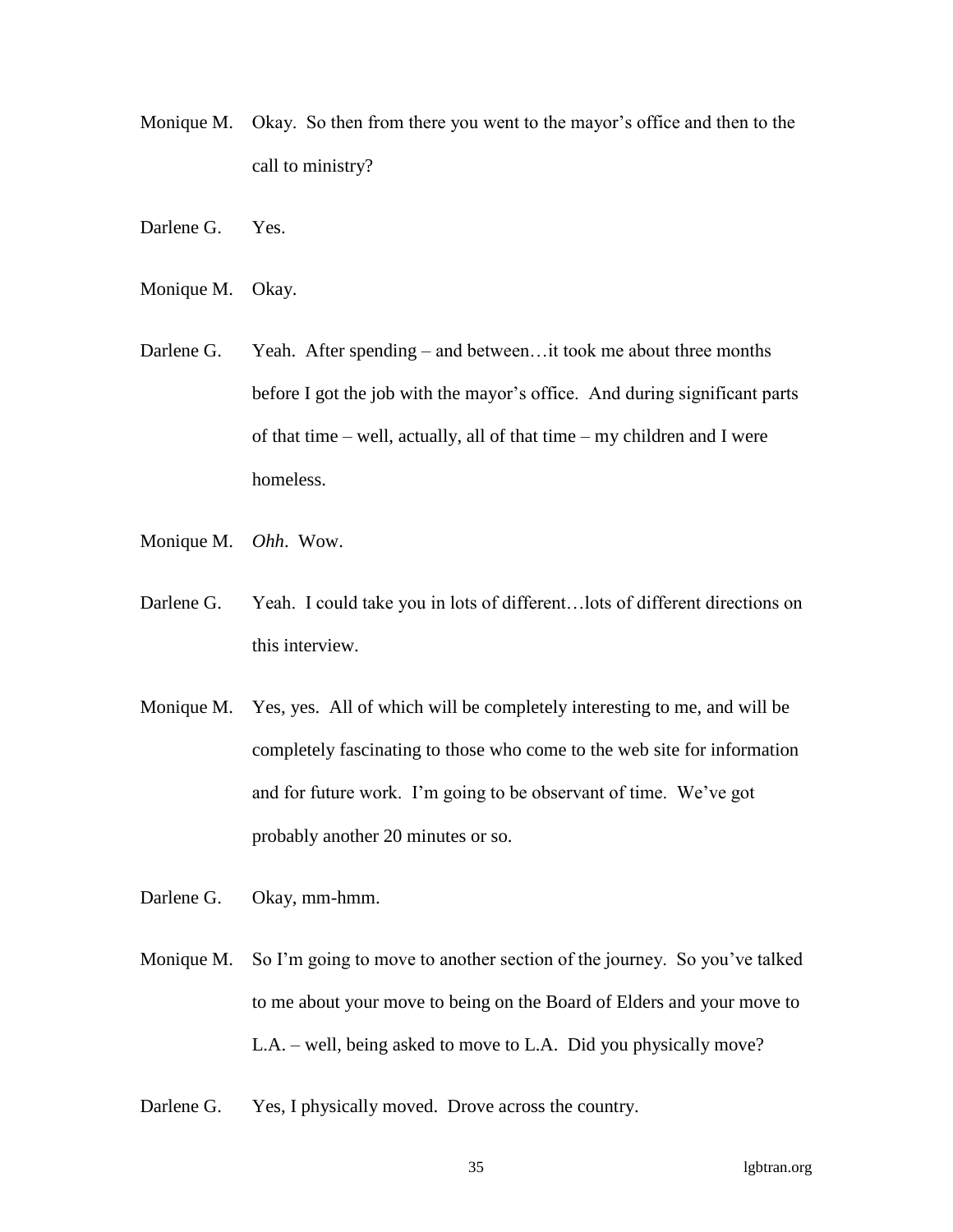Monique M. And how long were you in L.A.?

- Darlene G. I was in L.A. for two years, and from there moved to Cape Town, South Africa for two years to support MCC churches in Africa.
- Monique M. Wow. And so you currently are over part of South America?
- Darlene G. Yes. I currently support churches in D.C., Delaware, Maryland, Virginia, Southern California, Arizona, Nevada, New Mexico, Southern Texas, Mexico, Central America, South America, the Caribbean, Portugal and Spain.
- Monique M. That's a lot!
- Darlene G. Yeah. [*Laughs.*]
- Monique M. I don't know that I made it through writing down the entire list. I'm glad it's going to be transcribed. That's a lot.
- Darlene G. [*Laughs.*]
- Monique M. And so you do that as the full-time job. Is the people of African descent something that you also do as a part of MCC, or is that like a division, branch off?
- Darlene G. Well, that is also part of my ministry as an elder within MCC, yes. And the next conference will be in May of 2011, the  $19<sup>th</sup>$  through the  $21<sup>st</sup>$ , in Washington, D.C.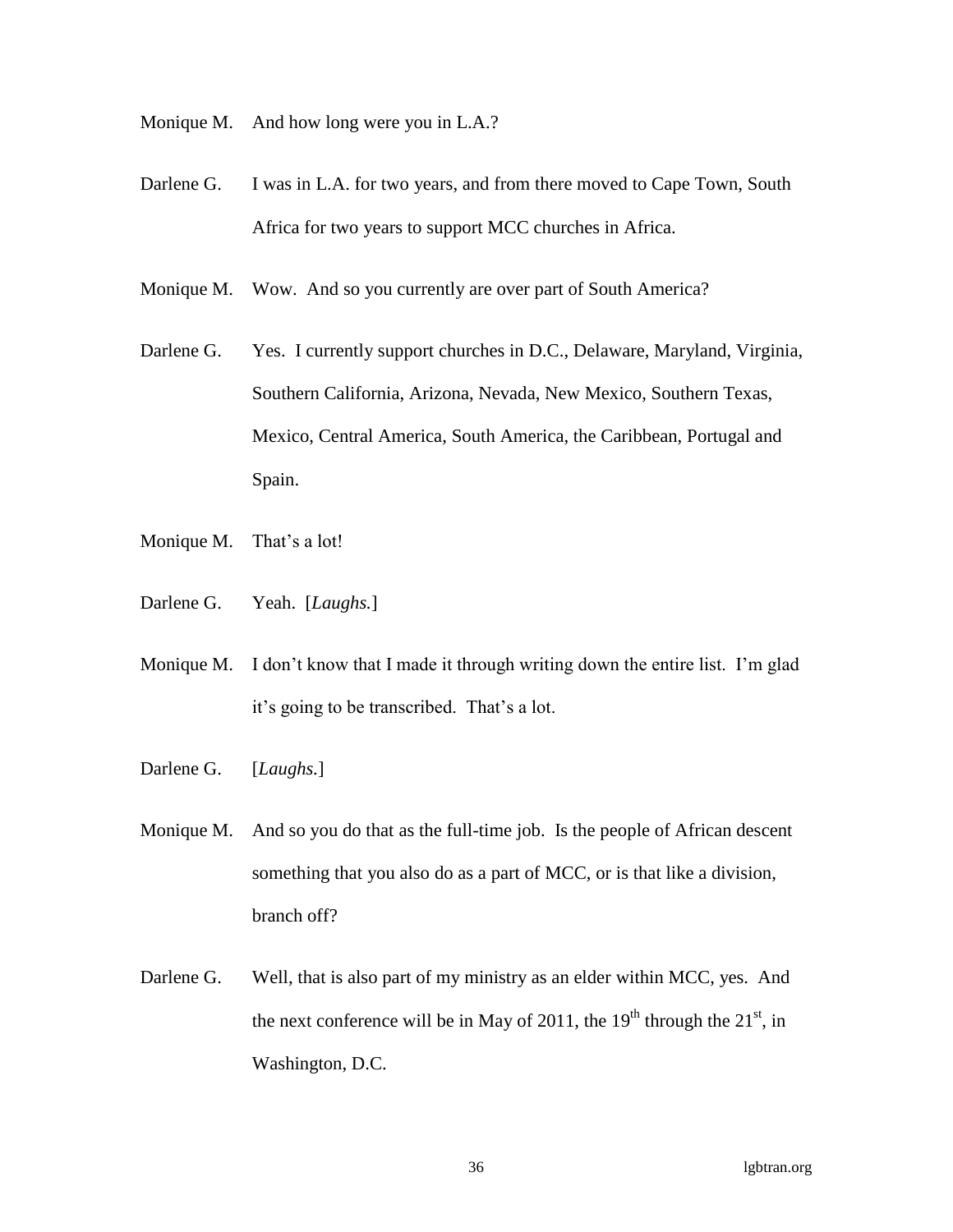## Monique M. Excellent.

- Darlene G. Mm-hmm.
- Monique M. Excellent. And so when you have these types of organizing, what purpose do they serve for the organization and for the persons who are involved? Is it more of a leadership training or is it a sense of camaraderie and support?
- Darlene G. It is all of the above. It is all of the above. The reason that we do this conference is to…we do it recognizing that in many parts of the country, it is very easy for there to be only one person of African descent in a church, and so it can be a very isolating experience. So we do this conference as a way to empower and encourage people of African descent to make MCC their home, to make it look like them, feel like them, and just know that there is space, there is space for all of us in this thing that we call MCC.

So we do a lot of focus on leadership development, on helping people to network with one another. We encourage people who are considering the possibility of answering a call to professional ministry. We always make sure that there are at least five seminaries present, seminaries that kind of have a track record of being relevant to LGBT people and LGBT people of African descent, in particular – being relevant and being open to our students succeeding in their academic setting.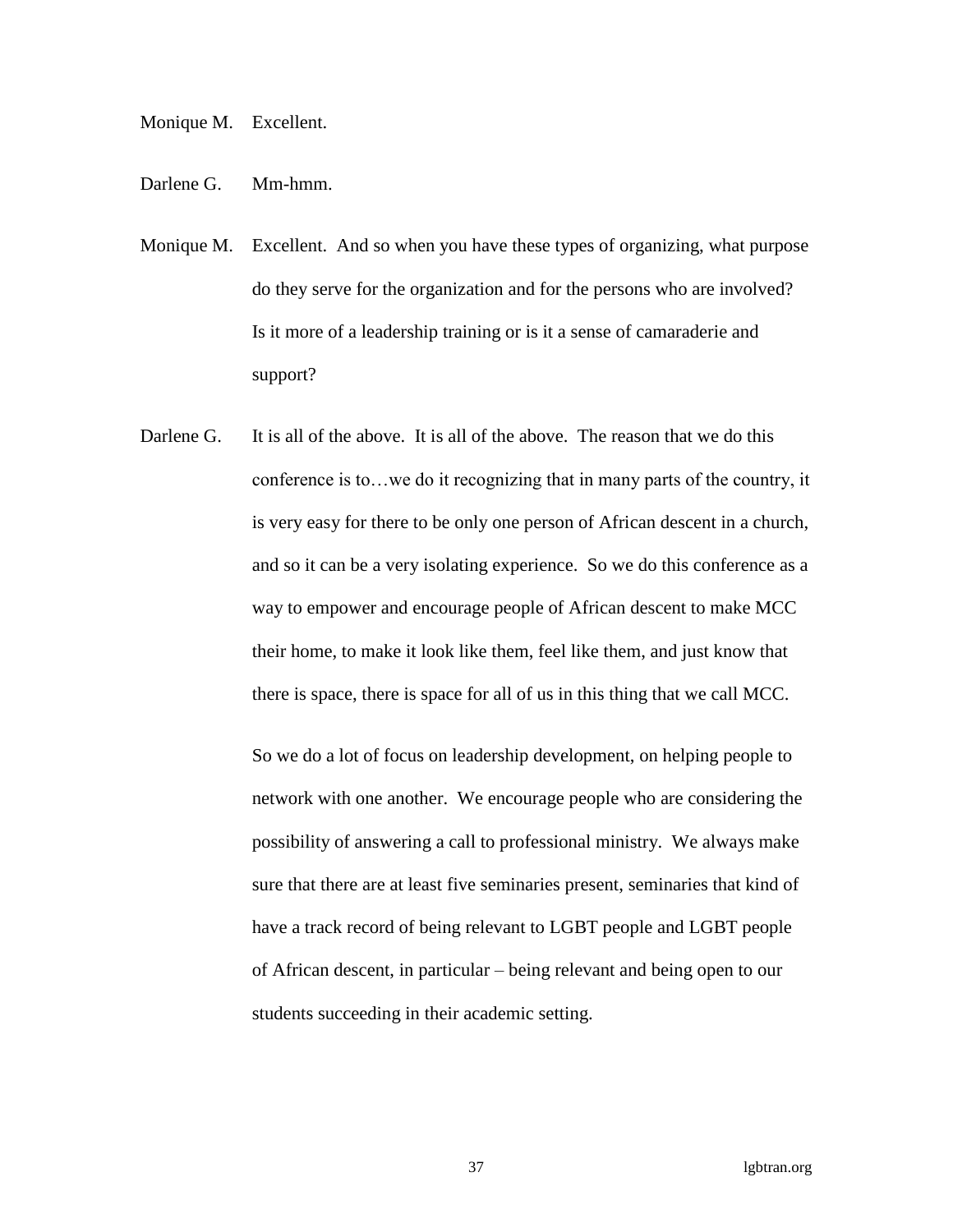So this conference is very, very important. Very, very important. And it's next to our general conference. Our general conference is also offered every three years, and attracts around 1,000 people. And the conference for people of African descent is the second-largest conference that MCC offers.

- Monique M. Okay.
- Darlene G. And we attract...we're anticipating 400, 450 for the conference this coming year.
- Monique M. Excellent. Well, I want to move, I guess, from your career to finally ending with some more personal aspects of you. So I wanted to say congratulations on making history recently on your marriage. And I wanted to get—
- Darlene G. Oh, thank you.
- Monique M. --wanted to get some of the back story there on what led to this first public step. I had read the article in *The Root*, but I wanted to be able to expand that for persons who are going to come to the web site for future information.
- Darlene G. Ah. Well, the genesis, Candy and I are madly in love with each other and had wanted to be married to have those legal protections, and we had been talking about where might we do that. And then it became possible for us to – you know, where might we have to go in order to do that – and then it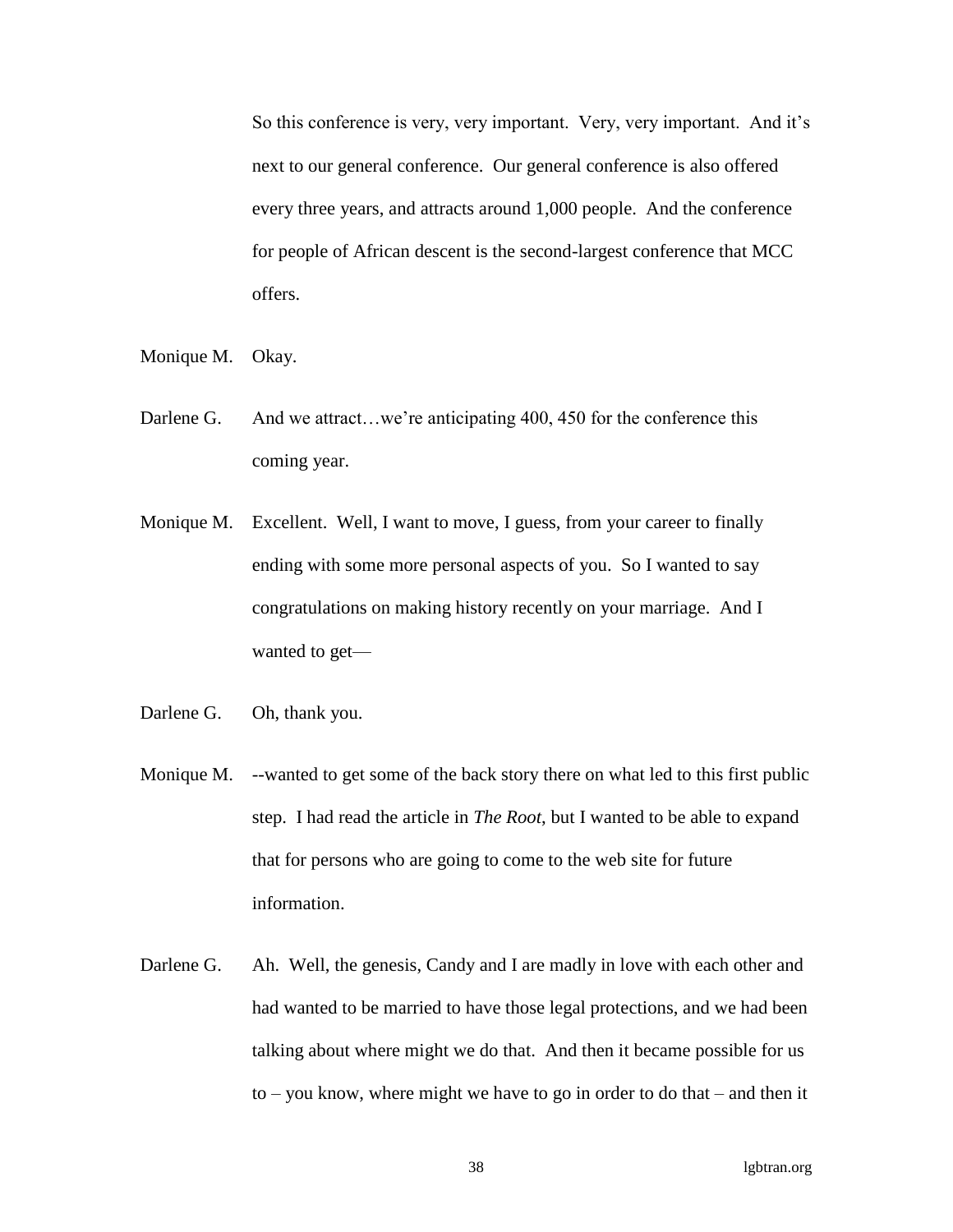became possible for us to stay home and get married, and so we decided as soon as the laws were changed in the District of Columbia, we decided that we would get married in D.C.

And then, as we were kind of thinking about, oh, when are we going to do this, HRC invited us to consider the possibility of basically allowing them to provide…to be a way for there to be global witness to our wedding as well as… And so we agreed, and it was kind of a whirlwind of wonderful activity that ended up allowing us to be able…our wedding to be simulcast on the Internet and for people around the world to be able to witness our exchange of vows and our entry into lifetime commitment with each other. And we…hm, mm, married… I'm sorry, I've gotten all romantic [issues] in my desk**?**]. I'm sorry, I'm having a moment.

- Monique M. Completely allowed. Completely allowed. The pictures looked fabulous, by the way. I loved your pantsuit.
- Darlene G. Oh, thank you! Oh, thank you. I've had more compliments on that suit! Now I know why I bought it.
- Monique M. [*Laughs.*]
- Darlene G. [*Laughs.*]
- Monique M. It photographs well. You were gorgeous. Both of you were.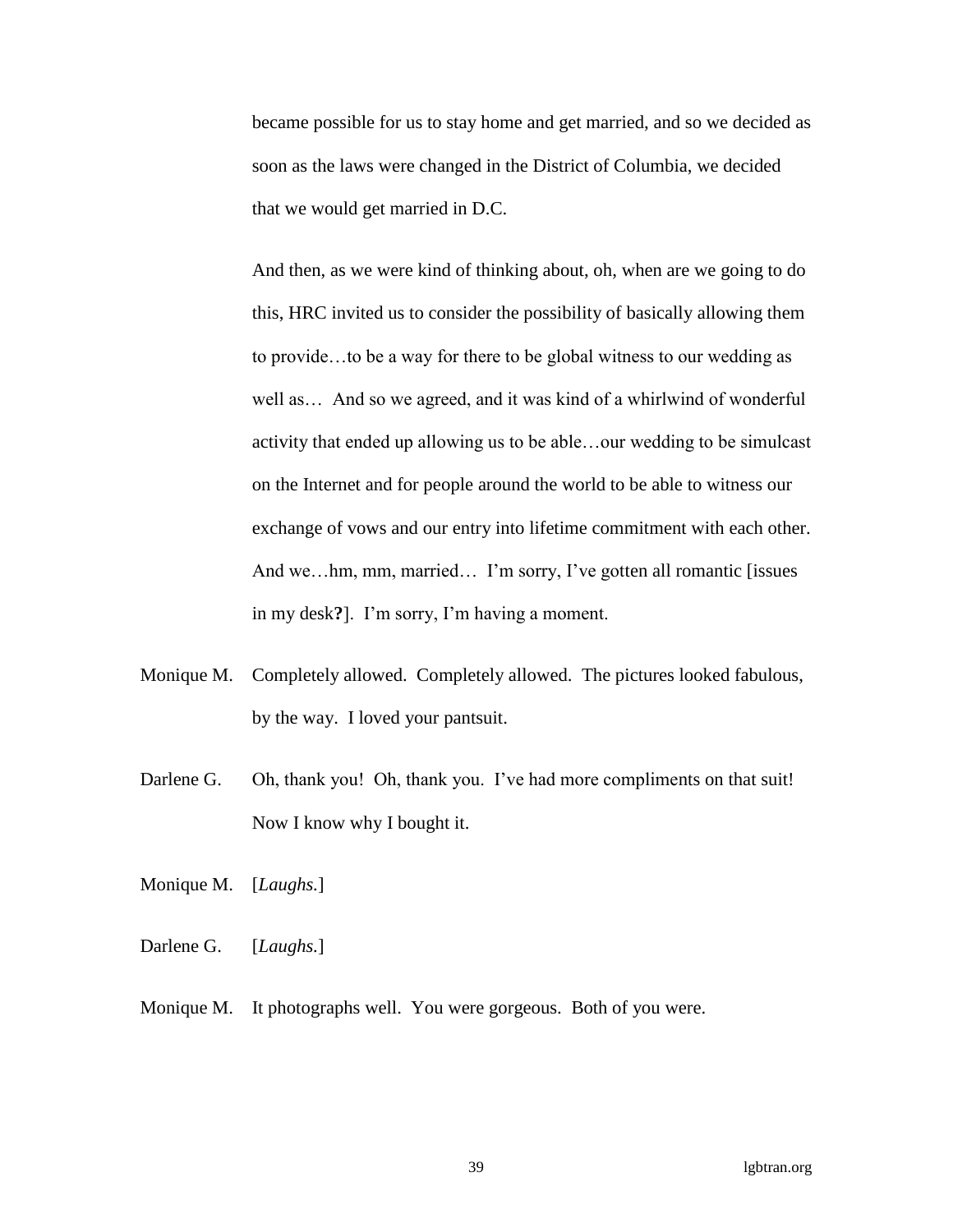- Darlene G. Oh, thank you. Thank you. Yeah. That was, that was quite...quite a moment for both of us. We had…Candy and I had fallen in love and were…when I was pastor in northern Virginia, Candy and I met and we began relationship. So that was around 1980….I'm sorry, '96, '97, something like that. And we were together…we were actually in a relationship with one another when Troy Perry invited me to work fulltime at the offices in Los Angeles, and we ended our relationship at that time because I said yes to Troy before I asked Candy.
- Monique M. Mm.
- Darlene G. Dumb, dumb, dumb. But I didn't...it just never occurred to me. I just said to Troy, sure, I'll do that. And told Candy and, well, we ended our relationship. And yet over the years since then had continued being…we were, for about two or three years she and I were best frenemies.
- Monique M. [*Laughs.*]
- Darlene G. And there was something about us that would not...we couldn't stand not to be in good relationship with one another, and so we worked really hard, because the frenemies thing was just not working for either one of us. It just was not working. So after about two or three years of doing frenemies, we had a conversation and said, okay, we've got to figure out what this is. We've been acting like we hate each other and we know that's not true, so let's see if we can at least have a friendship out of this.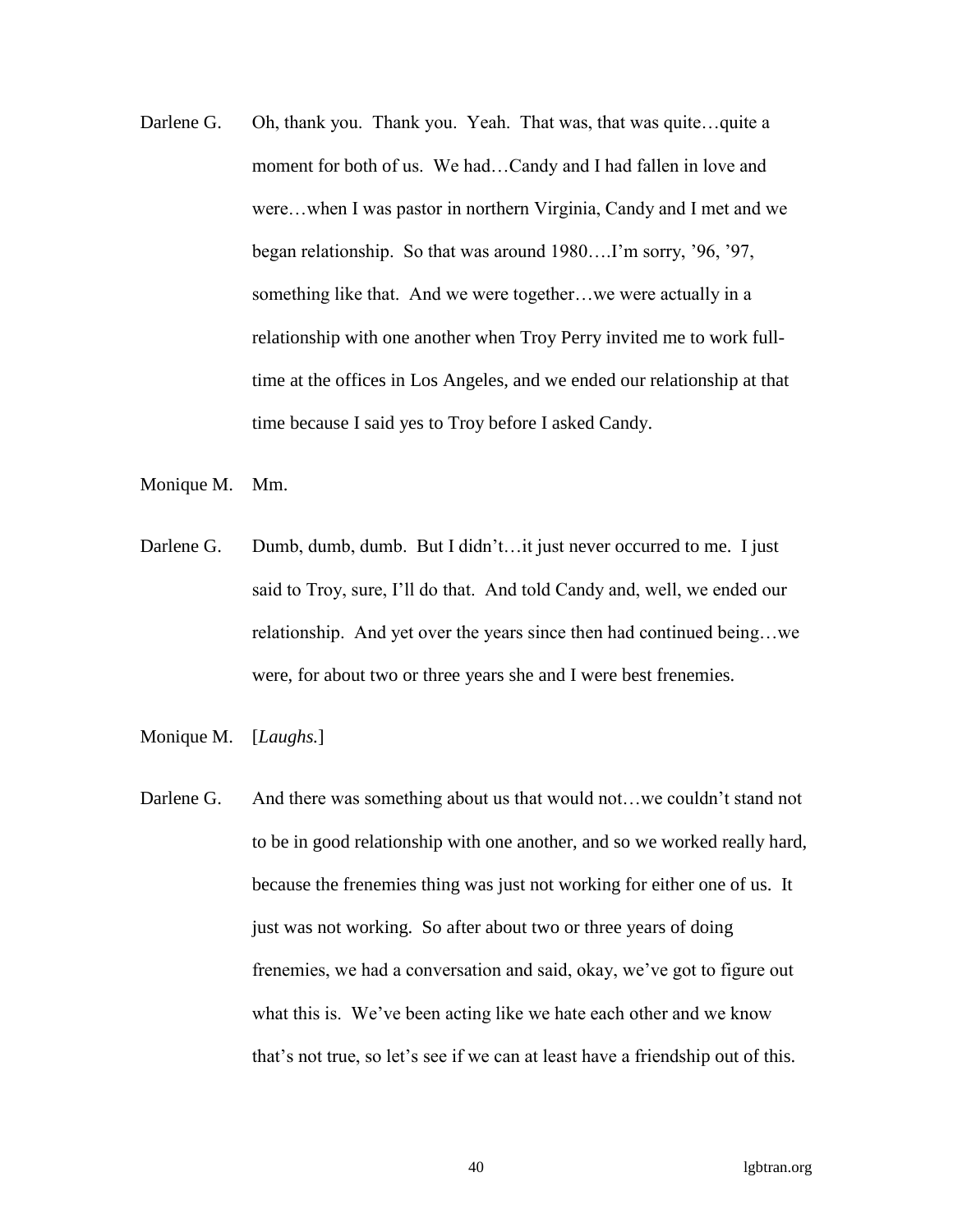And so we worked really hard, really intentionally for several years to reconcile – sometimes just reconciling our memories of what had happened, and how things had developed, and why things fell apart. So we really came to be best friends instead of best frenemies. And then there came a time when both of us were single and we said if you're wiling, let's try it one more time. And we were both willing. And the rest is history. We finally got back to where we should have been all along.

Monique M. Mmm.

- Darlene G. Yeah, yeah. And though neither one of us was happy about the journey that we had to go on in order to get back to each other, we're really glad for the journey, and that the journey brought us back.
- Monique M. Now, did you all do a separate religious ceremony with MCC after the human rights ceremony, Human Rights Campaign ceremony?
- Darlene G. Oh, yes. We wanted…it was real important to us…two things were really important to us. One, that we be able to share a moment with our friends and family in MCC, and we knew that that was not possible, that everybody couldn't get to D.C. That was just out of the question. And it was also important to us that we have a religious ceremony. Candy is also clergy in MCC. And so the church is very important, and the people in the church are very important for us.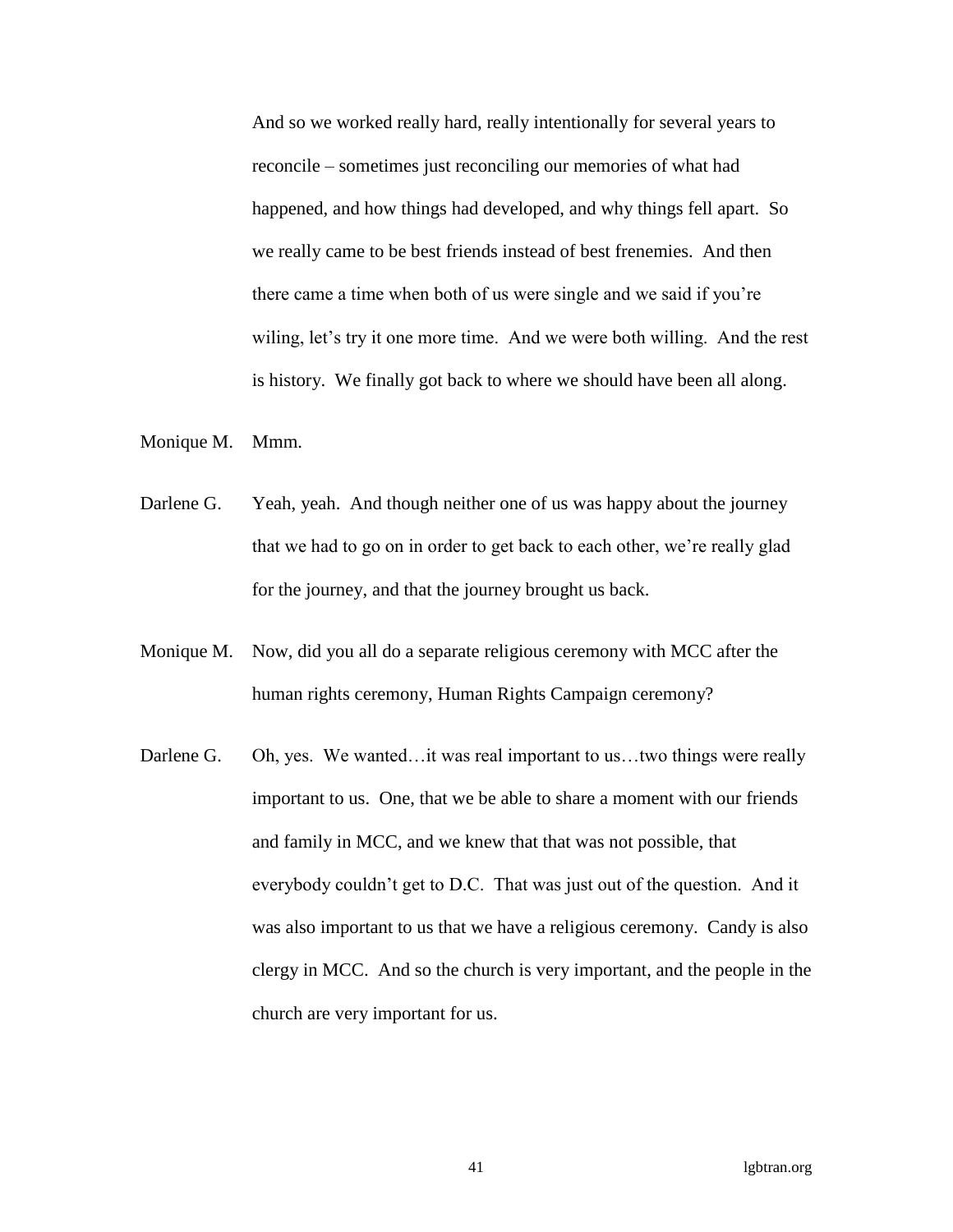And so we considered our ceremony in Washington to have been our civil ceremony. Then we had a religious ceremony in Acapulco this past June, on June  $30<sup>th</sup>$ , so we were June brides, for our MCC family and friends, so they were able to witness that. And so we have many…our wedding album is full. Full to overflowing. And every one of our ceremonies has a special significance for us because each one kind of represents a different aspect of who we are individually and who we are together.

- Monique M. Okay. Well, my final questions have to do with just general questions about what you're proud of, and where you find joy and fulfillment. I always like to end with persons reflecting back and thinking through, but also ending on a positive note to summarize their lives. So I'll start with what are you most proud of?
- Darlene G. Hm... Hm. I'm still, I'm alive. I'm trying to feel that question.
- Monique M. No right answer, no wrong answer. It doesn't have to be a single answer.
- Darlene G. Yeah. I'm most proud of...being able to be all of who I am wherever I am, and know that that gives hope to someone else.
- Monique M. Excellent. So an additional question from that is where do you find fulfillment and joy?
- Darlene G. *Ahh.* I find fulfillment in those places where I can be of support to someone else, whether that someone is an individual or a corporate body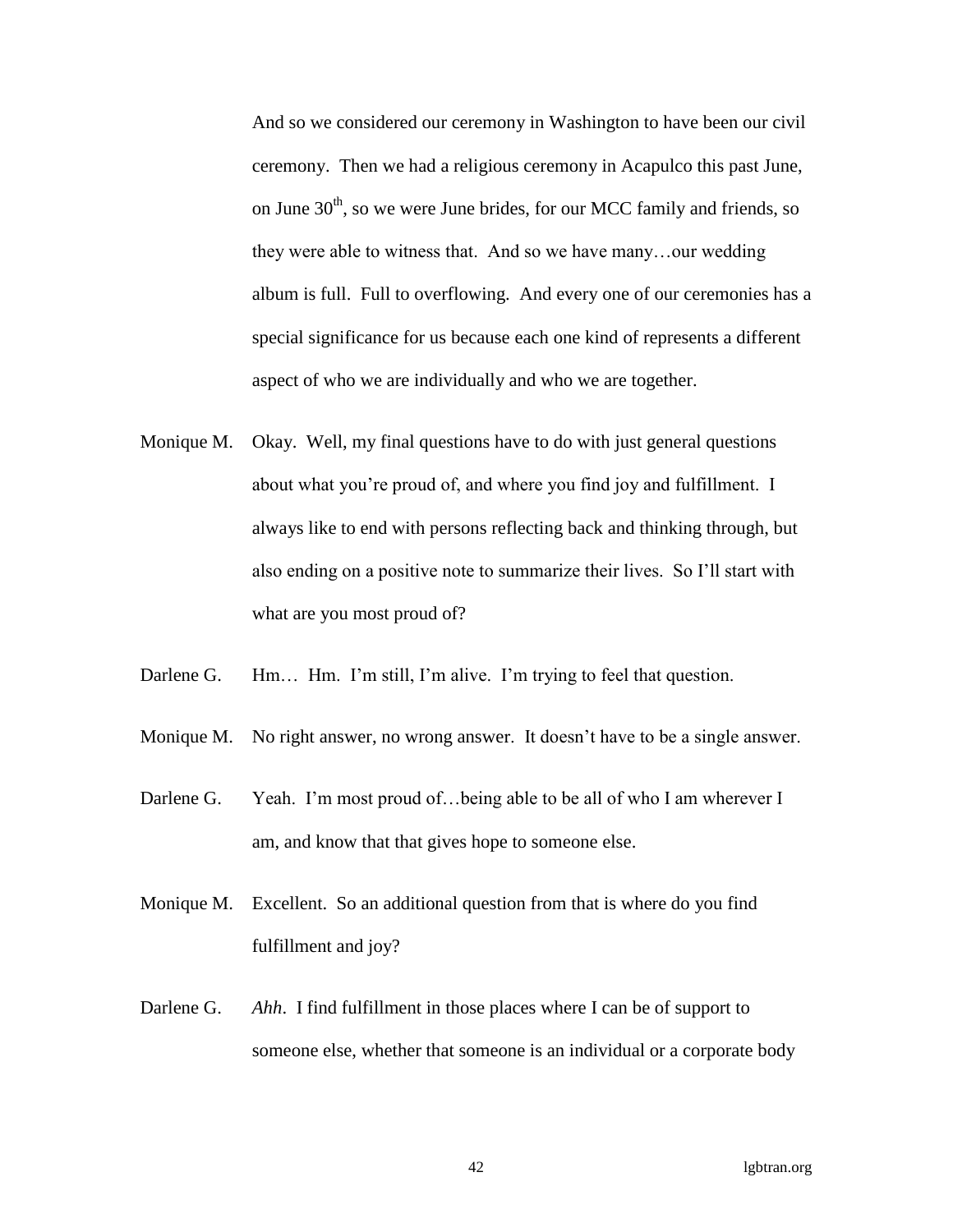of the church. That fulfills me. And what gives me joy is being in the presence of people I love and who love me.

- Monique M. Wonderful. So my final two questions just deal with sort of filling out the rest of who you are for the persons who will be reading and listening to your interview. So what do you do for fun?
- Darlene G. Watch silly movies. And Cirque du Soleil. I like Cirque du Soleil.
- Monique M. Okay. And what else fulfills your time? When you're outside of the ministry world, outside of the church leadership, what are your hobbies or side organizations you participate in?
- Darlene G. Right now what is filling my time is literally getting our house in order. We bought a new house at the end of July and we travel so much that we're still living in cardboard boxes. So I spend a lot of energy trying to get boxes unpacked and disposed of. So doing things around the house is fun for me. I like that. Using power tools when I get a chance.
- Monique M. Okay.
- Darlene G. And Candy and I do like traveling, and we get to do a lot of it, even for her ministry or mine.
- Monique M. Excellent. Well, is there anything else you would like us to know? Those were all of my questions.